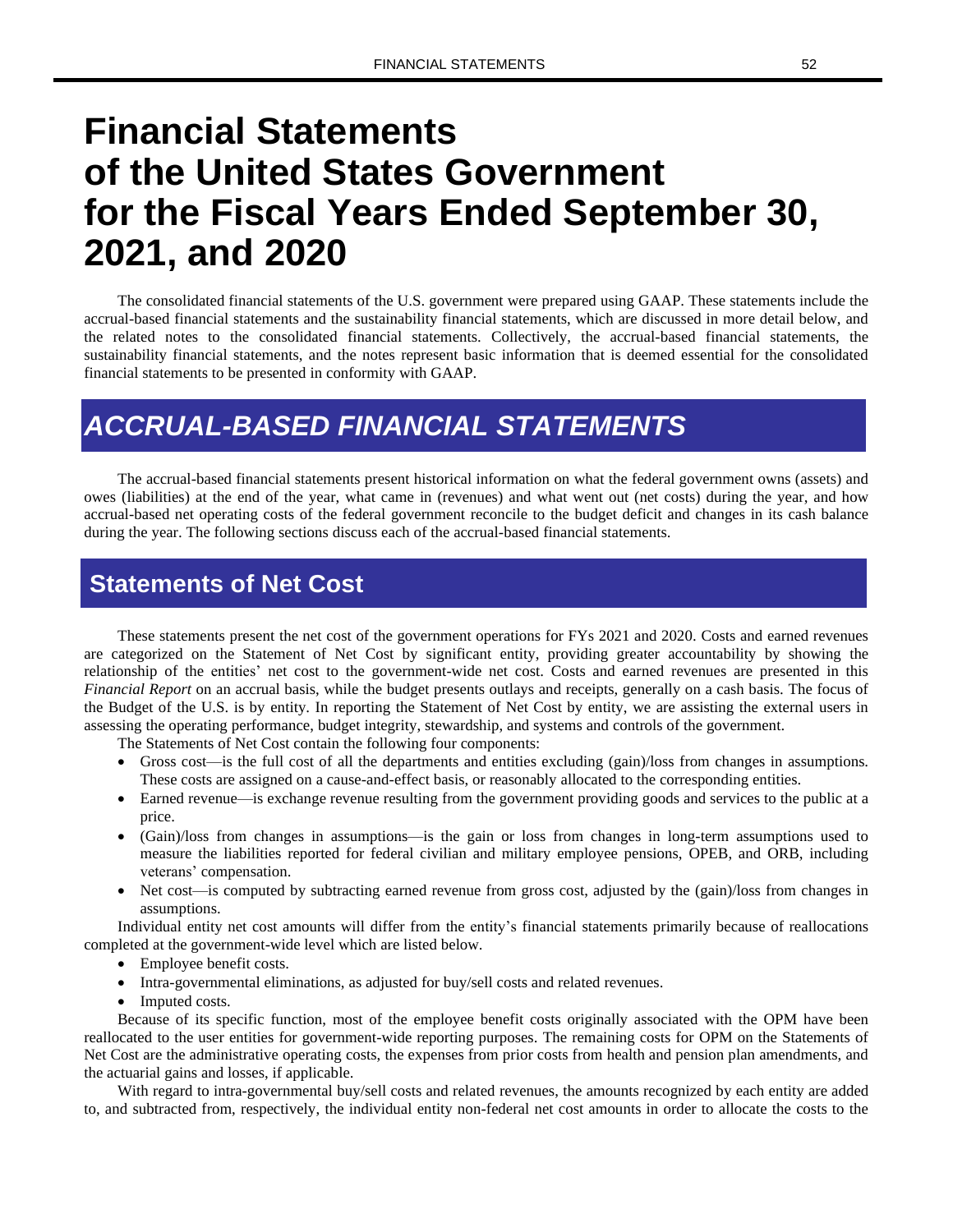entities that incurred the costs. GSA is the primary provider of goods and services to federal entities. GSA's net cost is adjusted for its intra-governmental buy/sell costs and related revenues. The remaining costs for GSA on the Statements of Net Cost are administrative operating costs.

In addition, the intra-governmental imputed costs recognized for the receipt of goods and services, financed in whole or part by the providing entities, are added to the individual entity non-federal net cost amounts. The most significant types of imputed costs that are recorded relate to post-retirement and health benefits, FECA, and Treasury's Judgment Fund. The consolidated Statements of Net Cost is intended to show the full cost for each entity, therefore, the amount of these imputed costs are added back to the reporting entities' gross cost line item and subtracted from the applicable administering entities' gross cost line item. These imputed costs have a net effect of zero on the Statements of Net Cost in the *Financial Report*.

The interest on securities issued by Treasury and held by the public is reported on Treasury's financial statements, but because of its importance and the dollar amounts involved, it is reported separately in these statements.

### **Statements of Operations and Changes in Net Position**

These statements report the results of government operations (net operating costs). They include non-exchange revenues, which are generated from transactions that do not require a government entity to give value directly in exchange for the inflow of resources. The government does not "earn" the non-exchange revenue. These are generated principally by the government's sovereign power to tax, levy duties, and assess fines and penalties. These statements also include the net cost reported in the Statements of Net Cost. They further include certain adjustments and unmatched transactions and balances that affect the net position. These statements present information for funds from dedicated collections and funds other than those from dedicated collections. Each of these types are presented on a consolidated basis whereby transactions within each fund type are eliminated. In order to present the activity on a government-wide basis, transactions between funds from dedicated collections and funds other than those from dedicated collections are eliminated.

### **Revenue**

Inflows of resources to the government that the government demands or that it receives by donations are identified as non-exchange revenue. The inflows that it demands include individual income tax and tax withholdings, corporate income taxes, excise taxes, unemployment taxes, custom duties, and estate and gift taxes. The non-exchange revenue is recognized when collected and adjusted for the change in amounts receivable.

Individual income tax and tax withholdings include FICA*/*SECA taxes and other taxes.

Individual income tax and tax withholding and Corporate income tax include the TCJA, which imposed a one-time tax on previously unrepatriated foreign earnings at a reduced rate that taxpayers may elect to pay over an eight-year installment schedule.

Excise taxes consist of taxes collected for various items, such as airline tickets, gasoline products, distilled spirits and imported liquor, tobacco, firearms, and other items.

Other taxes and receipts include FRBs earnings, tax related fines, penalties and interest, and railroad retirement taxes.

Miscellaneous earned revenues consist of earned revenues received from the public with virtually no associated cost. These revenues include rents and royalties on the Outer Continental Shelf Lands resulting from the leasing and development of mineral resources on public lands.

Intra-governmental revenue represents interest earned from the investment of surplus dedicated collections, which finance the deficit spending of all other fund's non-dedicated operations. These investments are recorded as intragovernmental debt holdings and are included in Note 13—Federal Debt and Interest Payable, in the table titled Intragovernmental Debt Holdings: Federal Debt Securities Held as Investments by Government Accounts. These interest earnings and the associated investments are eliminated in the consolidation process.

### **Net Cost of Government Operations**

The net cost of government operations—gross cost (including gains/losses from changes in assumptions) less earned revenue—flows through from the Statements of Net Cost.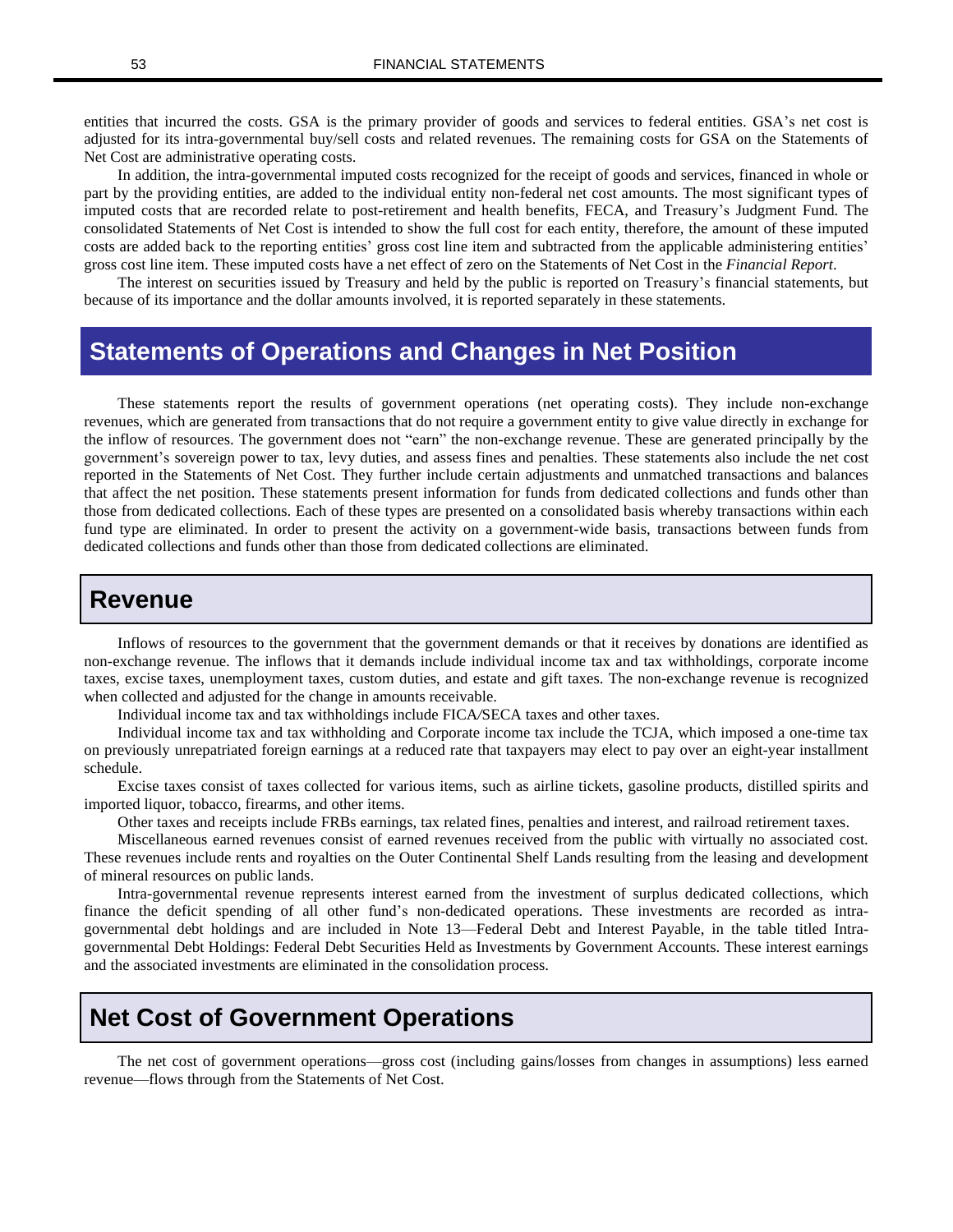### **Intra-governmental Transfers**

Intra-governmental transfers are transfers between funds other than those from dedicated collections and funds from dedicated collections, such as intra-governmental interest and amounts required by statute to be transferred from the General Fund to funds from dedicated collections. These intra-governmental transfers include appropriations, transfers, and other financing sources. These amounts are labeled as "other changes in fund balance" in Note 23—Funds from Dedicated Collections.

# **Net Operating Cost**

The net operating cost equals revenue less net cost of government operations (that flows from the Statement of Net Cost).

# **Net Position, Beginning of Period**

The net position, beginning of period, reflects the amount reported on the prior year's Balance Sheet as of the end of that fiscal year. The net position, beginning of period, is shown at the combined level by fund type for FY 2020 and adjusted through changes in accounting principle to report at a consolidated level by fund type. See Note 23—Funds from Dedicated Collections for additional information.

Adjustments to beginning net position may include corrections of material errors or changes in accounting principles. See Note 1.V—Changes in Accounting Principle and Note 1.W—Correction of Errors for additional information.

Unmatched transactions and balances are adjustments needed to bring the change in net position into balance due primarily to unresolved intra-governmental differences. See Note 1.U—Unmatched Transactions and Balances for additional information.

The unmatched transactions are to make the sum of net operating costs and adjustments to beginning net position for the year equal to the change in net position balance. The unmatched balances are included in the net position, funds other than those from dedicated collections on the Balance Sheet.

# **Net Position, End of Period**

The net position, end of period, reflects the amount as of the end of the fiscal year. The net position for funds from dedicated collections is separately shown.

# **Reconciliations of Net Operating Cost and Budget Deficit**

These statements reconcile the results of operations (net operating cost) on the Statements of Operations and Changes in Net Position to the budget deficit (result of outlays exceeding receipts during a particular fiscal year). The premise of the reconciliation is that accrual accounting and budgetary accounting often share much of the same transactional data. However, some transactions differ between the two bases of accounting and are presented as reconciling items from the net operating cost to the budget deficit.

Receipts and outlays in the budget are measured primarily on a cash basis and differ from the accrual basis of accounting used in the *Financial Report*. Refer to Note 1.B—Basis of Accounting and Revenue Recognition for additional information on the accrual basis of accounting. These statements begin with the net results of operations (net operating cost) and report activities where the basis of accounting for the components of net operating cost and the budget deficit differ.

Some presentations of the budget deficit make the distinction between on-budget and off-budget totals. On-budget totals reflect the transactions of all government entities, except those excluded from the budget by law. Off-budget totals reflect the transactions of government entities that are excluded from the on-budget totals by law. Under current law, the off-budget totals include the Social Security trust funds and USPS. The budget deficit, as presented in the *Financial Report*, combines the on-budget and off-budget totals to derive consolidated totals for federal activity.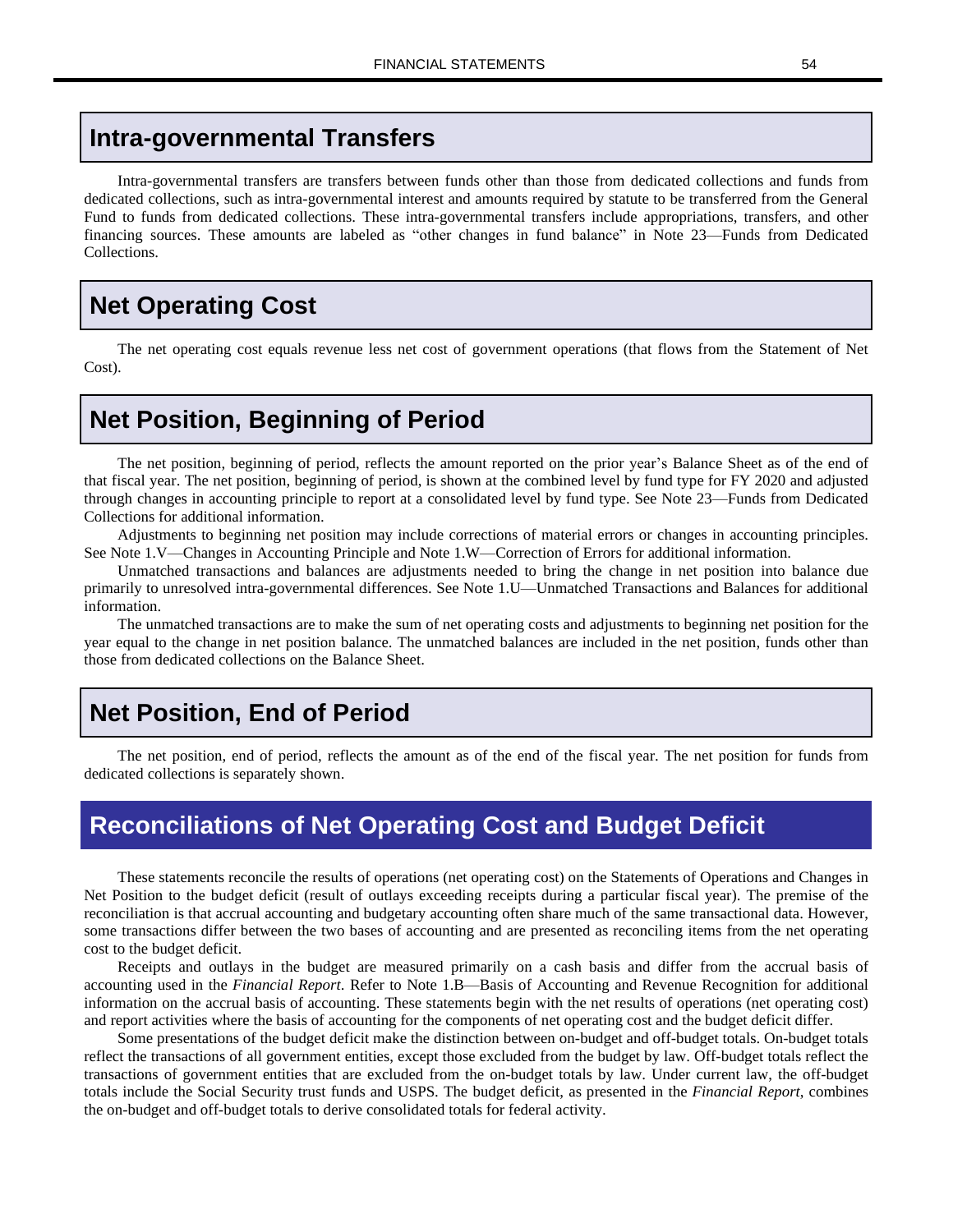## **Components of Net Operating Cost Not Part of the Budget Deficit**

This information includes the operating components, such as the changes in benefits payable for veterans, military and civilian employees, environmental and disposal liabilities, and depreciation expense, not included in the budget results.

# **Components of the Budget Deficit Not Part of Net Operating Cost**

This information includes the budget components, such as the acquisition of capital assets (that are recorded as outlays in the budget when cash is disbursed and reflected in net operating cost through depreciation expense over the useful life of the asset) and increases in other assets that are not included in the operating results.

# **Statements of Changes in Cash Balance from Budget and Other Activities**

The primary purpose of these financial statements is to report how the annual budget deficit relates to the change in the government's cash and other monetary assets, as well as federal debt. It explains why the budget deficit normally would not result in an equivalent change in the government's cash and other monetary assets.

These statements reconcile the budget deficit to the change in cash and other monetary assets during the fiscal year. They also serve to explain how the budget deficits were financed. These statements show the adjustments for non-cash outlays included in the budget, and items affecting the cash balance not included in the budget, to explain the change in cash and other monetary assets.

The budget deficit is primarily financed through borrowings from the public. When receipts exceed outlays, the difference is a surplus. The budget treats borrowing and debt repayment as a means of financing, not as receipts and outlays. The budget records outlays for the interest on the public issues of Treasury debt securities as the interest accrues, not when the cash is paid.

Non-cash flow amounts in the budget related to loan financing account activity also reflect intra-governmental transactions such as interest expense paid or interest revenue received from Treasury, entity year-end credit reform subsidy reestimates, and the receipt of subsidy expense from program accounts. Cash flow from non-budget activities related to loan financing account activity includes all cash flows to and from the public, including direct loan disbursements/default payments to lenders, fees collected, principal and interest repayments, collections on defaulted guarantee loans, and sale proceeds of foreclosed property. The budget totals exclude the transactions of the financing accounts because they are not a cost to the government. However, since loan financing accounts record all credit cash flows to and from the public, they affect the means of financing a budget deficit.

# **Balance Sheets**

The Balance Sheets show the government's assets, liabilities, and net position. When combined with stewardship information, this information presents a more comprehensive understanding of the government's financial position. The net position for funds from dedicated collections is shown separately.

### **Assets**

Assets included on the Balance Sheets are resources of the government that remain available to meet future needs. The most significant assets that are reported on the Balance Sheets are loans receivable, net, general PP&E, net; accounts receivable, net; and cash and other monetary assets. There are, however, other significant resources available to the government that extend beyond the assets presented in these Balance Sheets. Those resources include stewardship PP&E in addition to the government's sovereign powers to tax and set monetary policy.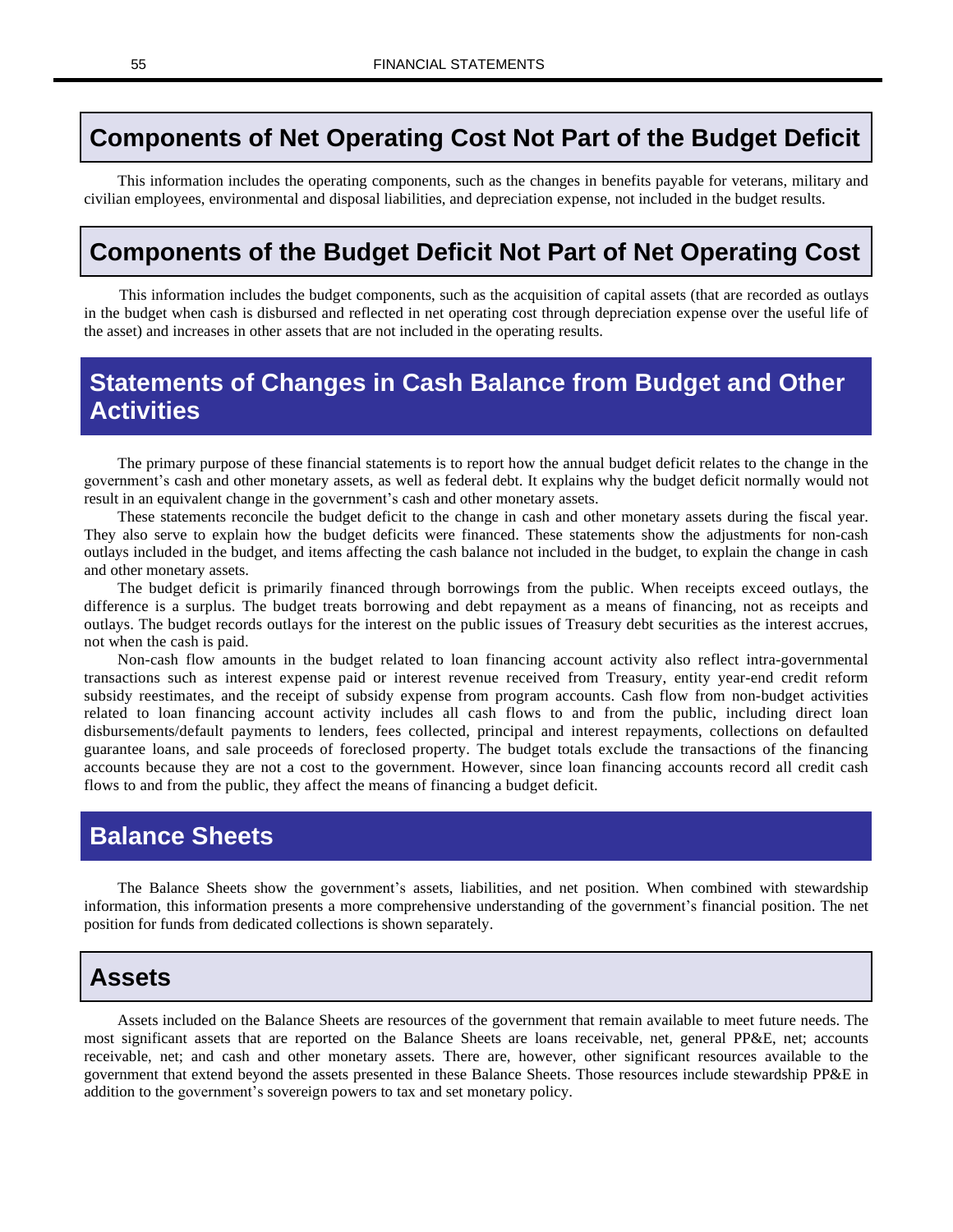### **Liabilities and Net Position**

Liabilities are obligations of the government resulting from prior actions that will require financial resources. The most significant liabilities reported on the Balance Sheets are federal debt and interest payable and federal employee and veteran benefits payable. Liabilities also include environmental and disposal liabilities, benefits due and payable, loan guarantee liabilities, as well as insurance and guarantee program liabilities.

As with reported assets, the government's responsibilities, policy commitments, and contingencies are much broader than these reported Balance Sheet liabilities. They include the social insurance programs reported in the SOSI and disclosed in the unaudited RSI—Social Insurance section, fiscal long-term projections of non-interest spending reported in the SLTFP, and a wide range of other programs under which the government provides benefits and services to the people of this nation, as well as certain future loss contingencies.

The government has entered into contractual commitments requiring the future use of financial resources and has unresolved contingencies where existing conditions, situations, or circumstances create uncertainty about future losses. Commitments and contingencies that do not meet the criteria for recognition as liabilities on the Balance Sheets, but for which there is at least a reasonable possibility that losses have been incurred, are disclosed in Note 21—Commitments and Note 22—Contingencies.

Unmatched transactions and balances are adjustments needed to reconcile differences between assets and liabilities, that are primarily due to unresolved intra-governmental differences. See Note 1.U—Unmatched Transactions and Balances for additional information.

The collection of certain taxes and other revenue is credited to the corresponding funds from dedicated collections that will use these funds to meet a particular government purpose. If the collections from taxes and other sources exceed the payments to the beneficiaries, the excess revenue is invested in Treasury securities or deposited in the General Fund; therefore, the trust fund balances do not represent cash. An explanation of the trust funds for social insurance is included in Note 23—Funds from Dedicated Collections. That note also contains information about trust fund receipts, disbursements, and assets.

Due to its sovereign power to tax and borrow, and the country's wide economic base, the government has unique access to financial resources through generating tax revenues and issuing federal debt securities. This provides the government with the ability to meet present obligations and those that are anticipated from future operations and are not reflected in net position.

The net position is the residual difference between assets and liabilities, adjusted for unmatched transactions and balances reported in the Balance Sheet, and is the cumulative results of operations since inception. For detailed components that comprise the net position, refer to the section "Statement of Operations and Changes in Net Position."

# *SUSTAINABILITY FINANCIAL STATEMENTS*

The sustainability financial statements are comprised of the SLTFP, covering all federal government programs, and the SOSI and the SCSIA, covering social insurance programs (Social Security, Medicare, Railroad Retirement, and Black Lung programs). The sustainability financial statements are designed to illustrate the relationship between projected receipts and expenditures if current policy is continued over a 75-year time horizon.<sup>1</sup> In preparing the sustainability financial statements, management selects assumptions and data that it believes provide a reasonable basis to illustrate whether current policy is sustainable. Current policy is based on current law but includes several adjustments. In the SLTFP, notable adjustments to current law are: 1) projected spending, receipts, and borrowing levels assume raising or suspending the current statutory limit on federal debt; 2) continued discretionary appropriations are assumed throughout the projections period; 3) scheduled Social Security and Medicare Part A benefit payments are assumed to occur beyond the projected point of trust fund depletion; and 4) many mandatory programs with expiration dates prior to the end of the 75-year projection period are assumed to be reauthorized. In the Statement of Social Insurance, the one adjustment to current law is that scheduled Social Security and Medicare Part A benefit payments are assumed to occur beyond the projected point of trust fund depletions. Assumptions underlying such sustainability information do not consider changes in policy or all potential future events that could affect future income, future expenditures, and, hence, sustainability. The projections do not reflect any adverse economic consequences resulting from continuously rising debt levels. A large number of factors affect the sustainability financial statements and future events and circumstances cannot be estimated with certainty. Therefore, even if current policy is

<sup>&</sup>lt;sup>1</sup> With the exception of the Black Lung program, which has a rolling 25-year projection period that begins on the September 30 valuation date each year.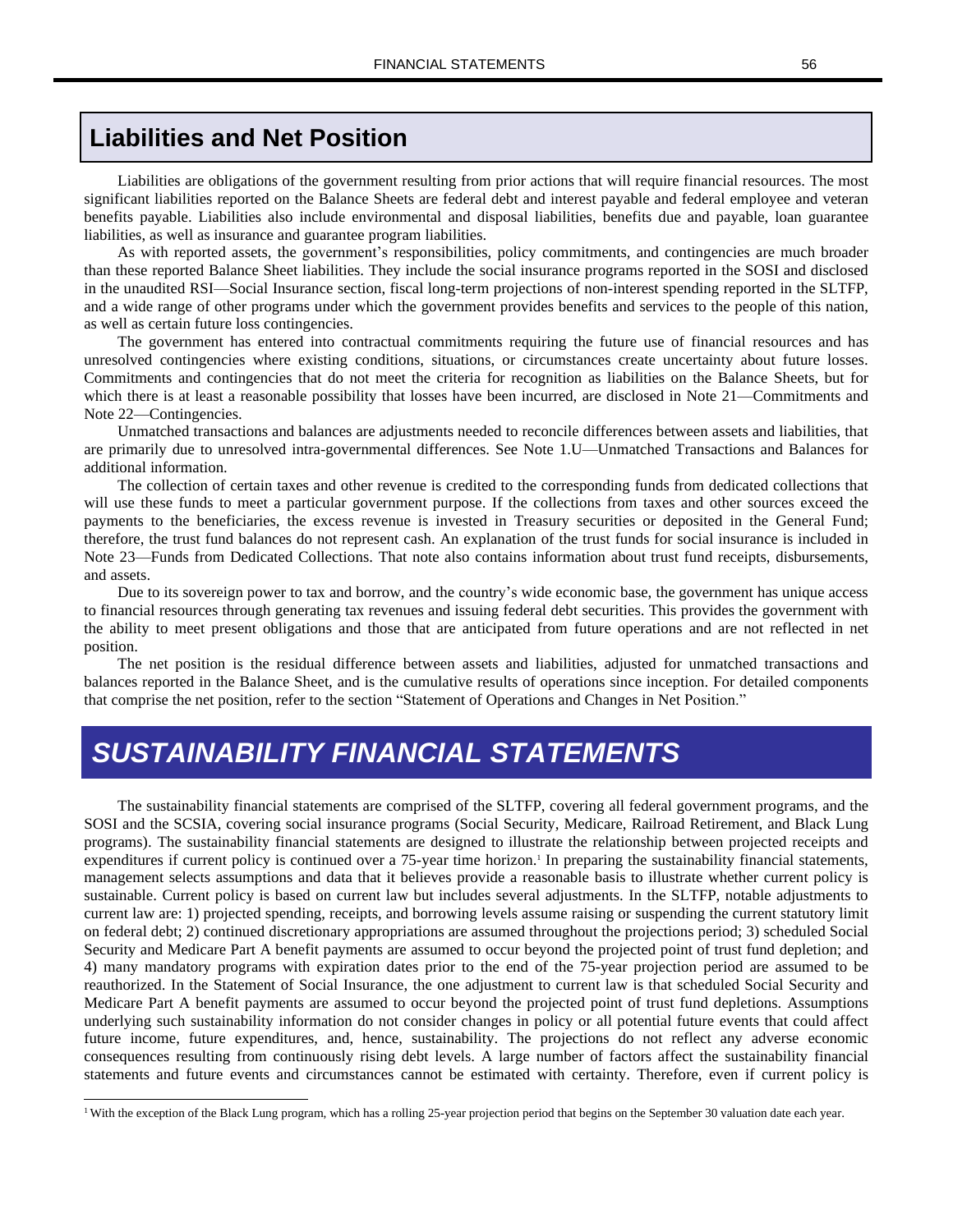continued, there will be differences between the estimates in the sustainability financial statements and actual results, and those differences may be material. The unaudited RSI section of this report includes PV projections using different assumptions to illustrate the sensitivity of the sustainability financial statements to changes in certain assumptions. The sustainability financial statements are intended to help citizens understand current policy and the importance and magnitude of policy reforms necessary to make it sustainable.

By accounting convention, General Fund transfers to Medicare Parts B and D reported in the SOSI are eliminated when preparing the government-wide consolidated financial statements. The SOSI shows the projected General Fund transfers as eliminations that, under current law, would be used to finance the remainder of the expenditures in excess of revenues for Medicare Parts B and D reported in the SOSI. The SLTFP include all revenues (including general revenues) of the federal government.

### **Statements of Long-Term Fiscal Projections**

The SLTFP, including the corresponding Note and RSI, are intended to help readers of the government's financial statements assess the federal government's financial condition and how it has changed during the year and may change in the future. The statements and corresponding analysis are specifically designed to help readers assess whether future budgetary resources will be sufficient to sustain public services and to meet obligations as they come due, assuming that current policy for federal government services and taxation continues without change.

The SLTFP display the PV of 75-year projections by major category of receipts and non-interest spending. The projections show the extent to which future receipts of the government exceed or fall short of the government's non-interest spending and are presented both in terms of PV dollars and in terms of PV dollars as a percent of PV GDP. The projections reflect policies currently in place and are neither forecasts nor predictions. The projections are consistent with the projections for Social Security and Medicare presented in the SOSI and are based on the same economic and demographic assumptions that underlie the SOSI. The SLTFP display the fiscal gap, which is a summary measure of the change in receipts or noninterest spending that is necessary to reach a target ratio of debt held by the public to GDP at the end of the projection period. Note 26—Long-Term Fiscal Projections, explains the methods used to prepare the projections. Unaudited RSI further assesses the sustainability of current fiscal policy and provides results that are based on alternative assumptions to those used in the SLTFP.

As discussed further in Note 26, a sustainable policy is one where the debt-to-GDP ratio is stable or declining over the long term. Because GDP measures the size of the nation's economy in terms of the total value of all final goods and services that are produced in a year, the debt-to-GDP ratio is a useful indicator of the economy's capacity to support federal government's services.

# **Statements of Social Insurance and Changes in Social Insurance Amounts**

SOSI provides estimates of the status of the most significant social insurance programs: Social Security, Medicare, Railroad Retirement, and Black Lung.<sup>2</sup> They are administered by SSA, HHS, RRB, and DOL, respectively. The SSA and HHS projections are based on the intermediate economic and demographic assumptions representing the Trustees' reasonable estimates of likely future economic and demographic conditions, as set forth in the applicable Social Security and Medicare Trustees' Reports as well as in the financial statements of HHS and SSA. RRB's projections are based on assumptions from the 28<sup>th</sup> Actuarial Valuation on the Assets and Liabilities Under the Railroad Retirement Acts of December 31, 2019, as well as in RRB's financial statements and DOL's projections are based on assumptions disclosed in its financial statements.

The SCSIA show two reconciliations: 1) change from the period beginning on January 1, 2020 to the period beginning on January 1, 2021; and 2) change from the period beginning on January 1, 2019 to the period beginning on January 1, 2020. It reconciles the changes (between the current valuation and the prior valuation) in the PV of estimated future revenue less estimated future expenditures for current and future participants (the open group measure) over the next 75 years (except Black Lung which has a rolling 25-year projection period through September 30, 2046). The reconciliation identifies several components of the changes that are significant and provides reasons for the changes in Note 25—Social Insurance.

<sup>&</sup>lt;sup>2</sup> In relation to the amounts presented in the SOSI and SCSIA, because the combined Railroad Retirement and Black Lung programs account for less than one-quarter of 1.0 percent of the statement totals, they are not material from the government-wide perspective.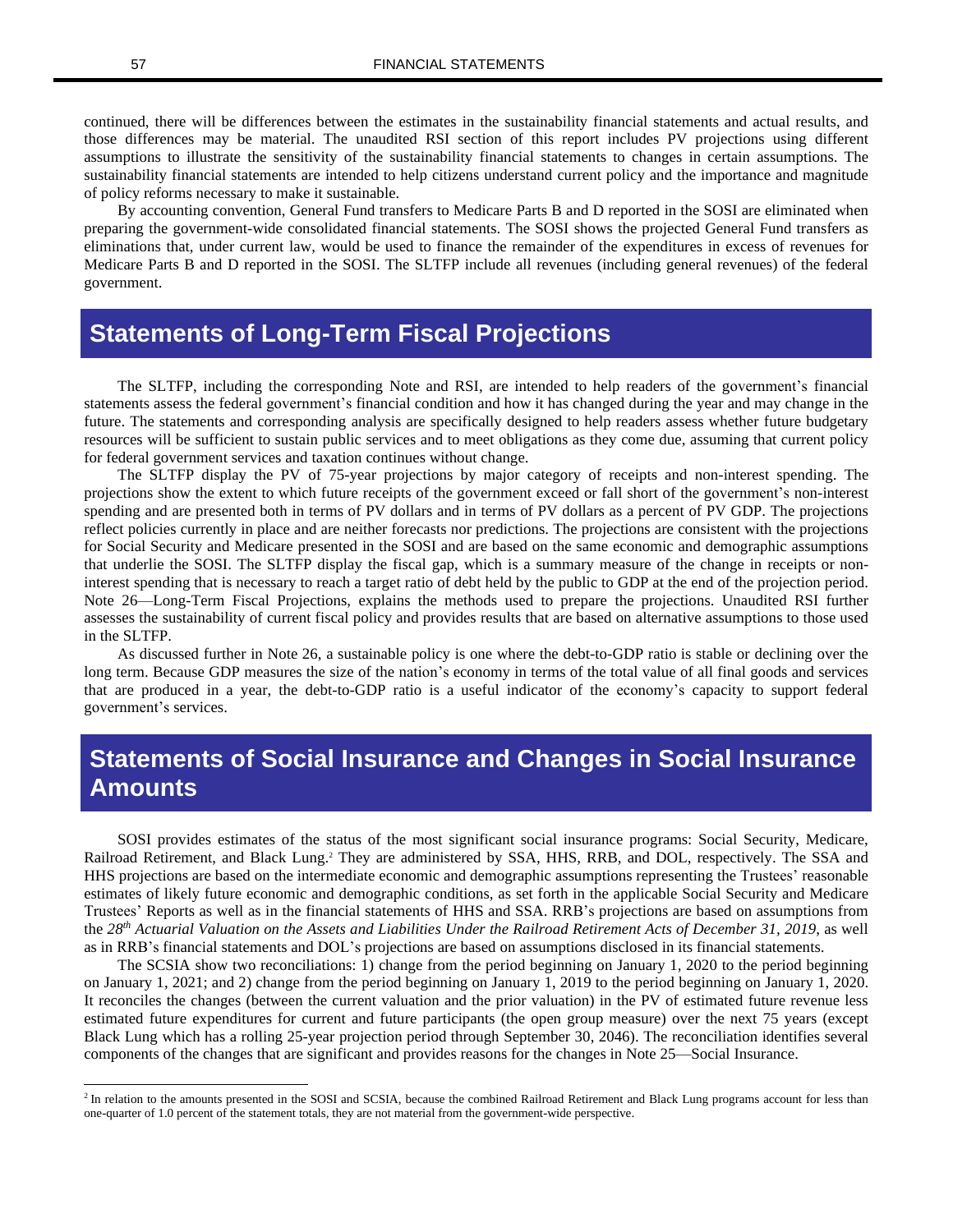**This page is intentionally blank.**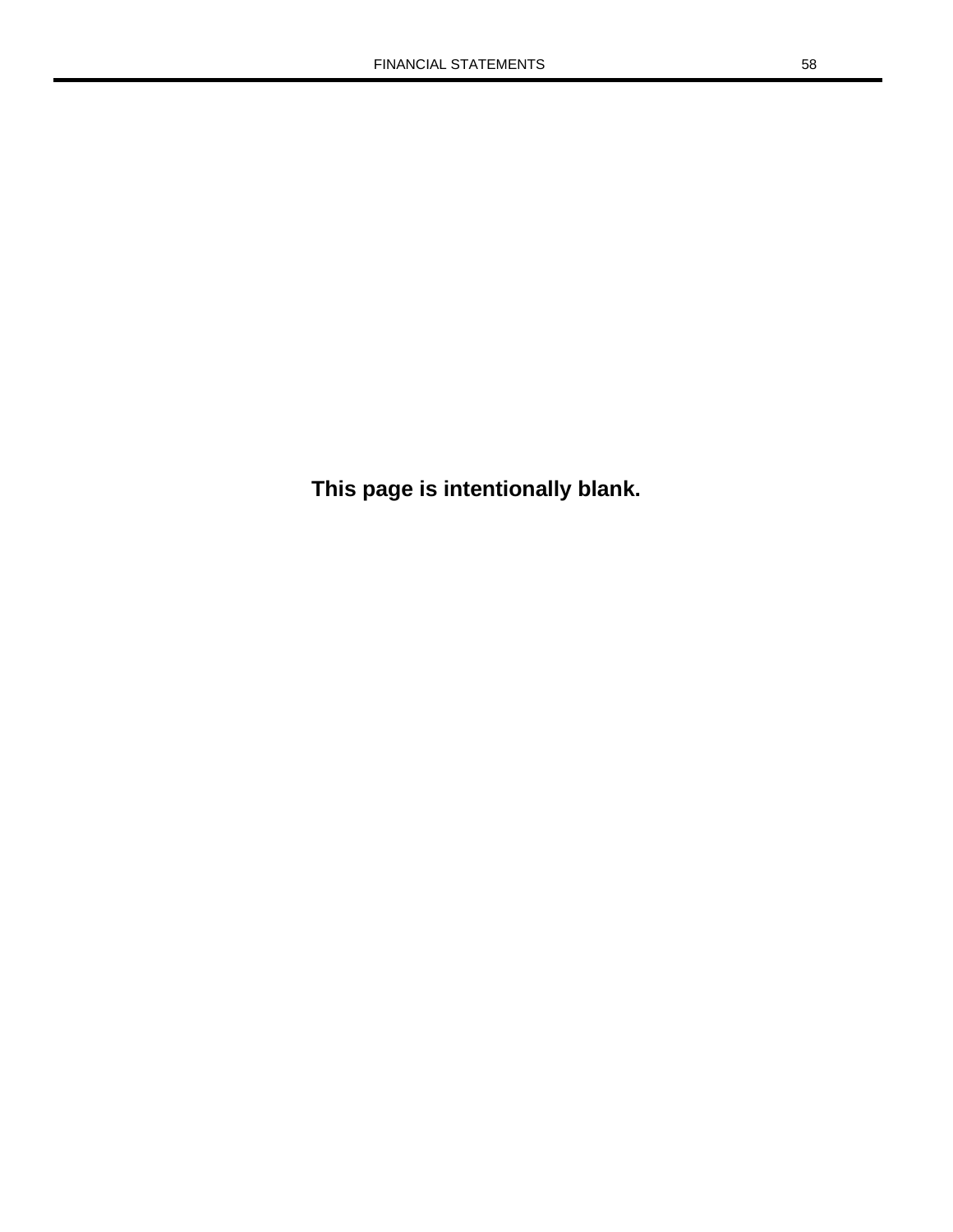#### **United States Government Statement of Net Cost** for the Year Ended September 30, 2021

| (Gain)/Loss<br>for the Year Ended September 30, 2021                                             |            |
|--------------------------------------------------------------------------------------------------|------------|
| from<br><b>Earned</b><br><b>Changes in</b><br><b>Gross</b>                                       | <b>Net</b> |
| Cost<br><b>Assumption</b><br><b>Revenue</b><br><b>Subtotal</b><br>(In billions of dollars)       | Cost       |
| Department of Health and Human Services<br>1,644.9<br>137.7<br>1,507.2<br>0.7                    | 1,507.9    |
| 1,194.1<br>0.3<br>1,193.8                                                                        | 1,193.8    |
| 807.8<br>851.8<br>44.0<br>82.8                                                                   | 890.6      |
| 854.6<br>23.8<br>830.8                                                                           | 830.8      |
| 351.0<br>3.9<br>347.1<br>346.3                                                                   | 693.4      |
| 396.8<br>396.8                                                                                   | 396.8      |
| Interest on Treasury Securities Held by the Public<br>392.0<br>392.0<br>$\overline{\phantom{a}}$ | 392.0      |
| 350.5<br>3.1<br>347.4                                                                            | 347.4      |
| 230.6<br>239.4<br>8.8                                                                            | 230.6      |
| 243.0<br>208.6<br>34.4                                                                           | 208.6      |
| 107.7<br>134.0<br>26.3<br>84.9                                                                   | 192.6      |
| 102.9<br>101.9<br>1.0                                                                            | 101.9      |
| 88.1<br>Department of Homeland Security<br>101.0<br>12.9<br>1.6                                  | 89.7       |
| 92.9<br>78.5<br>14.4<br>$\blacksquare$                                                           | 78.5       |
| 41.4<br>2.6<br>38.8<br>$\overline{\phantom{a}}$                                                  | 38.8       |
| 40.2<br>3.5<br>36.7<br>1.9                                                                       | 38.6       |
| 43.2<br>6.2<br>37.0                                                                              | 37.0       |
| 35.3<br>33.4<br>Department of Housing and Urban Development<br>1.9<br>$\blacksquare$             | 33.4       |
| 22.1<br>21.8<br>National Aeronautics and Space Administration<br>0.3<br>$\blacksquare$           | 21.8       |
| 23.8<br>2.3<br>21.5                                                                              | 21.5       |
| 17.3<br>17.3                                                                                     | 17.3       |
| 16.0<br>16.0<br>U.S. Agency for International Development                                        | 16.0       |
| 15.5<br>3.6<br>11.9<br>0.1                                                                       | 12.0       |
| 11.7<br>Federal Communications Commission<br>0.4<br>11.3                                         | 11.3       |
| Environmental Protection Agency<br>8.9<br>0.4<br>8.5                                             | 8.5        |
| 7.4<br>7.4                                                                                       | 7.4        |
| 77.9<br>75.7<br>2.2<br>٠                                                                         | 2.2        |
| 1.5<br>0.8<br>0.7                                                                                | 0.7        |
| Millennium Challenge Corporation<br>0.7<br>0.7<br>٠                                              | 0.7        |
| 0.2<br>U.S. Nuclear Regulatory Commission<br>0.9<br>0.7                                          | 0.2        |
| 0.2<br>National Credit Union Administration<br>0.1<br>0.1<br>$\blacksquare$                      | 0.1        |
| Securities and Exchange Commission<br>2.4<br>2.5<br>(0.1)                                        | (0.1)      |
| 0.5<br>0.7<br>(0.2)                                                                              | (0.2)      |
| U.S. International Development Finance Corporation<br>0.2<br>(0.2)                               | (0.2)      |
| Farm Credit System Insurance Corporation<br>0.4<br>(0.4)                                         | (0.4)      |
| (0.1)<br>0.9<br>(1.0)                                                                            | (1.0)      |
| 8.8<br>10.4<br>(1.6)                                                                             | (1.6)      |
| 1.7<br>Federal Deposit Insurance Corporation<br>7.1<br>(5.4)                                     | (5.4)      |
| National Railroad Retirement Investment Trust<br>0.1<br>6.6<br>(6.5)                             | (6.5)      |
| Pension Benefit Guaranty Corporation<br>(56.5)<br>22.6<br>(79.1)                                 | (79.1)     |
| 1.8<br>23.1<br>24.9<br>0.1                                                                       | 23.2       |
| 7,294.7<br>462.3<br>6,832.4<br>518.4                                                             | 7,350.8    |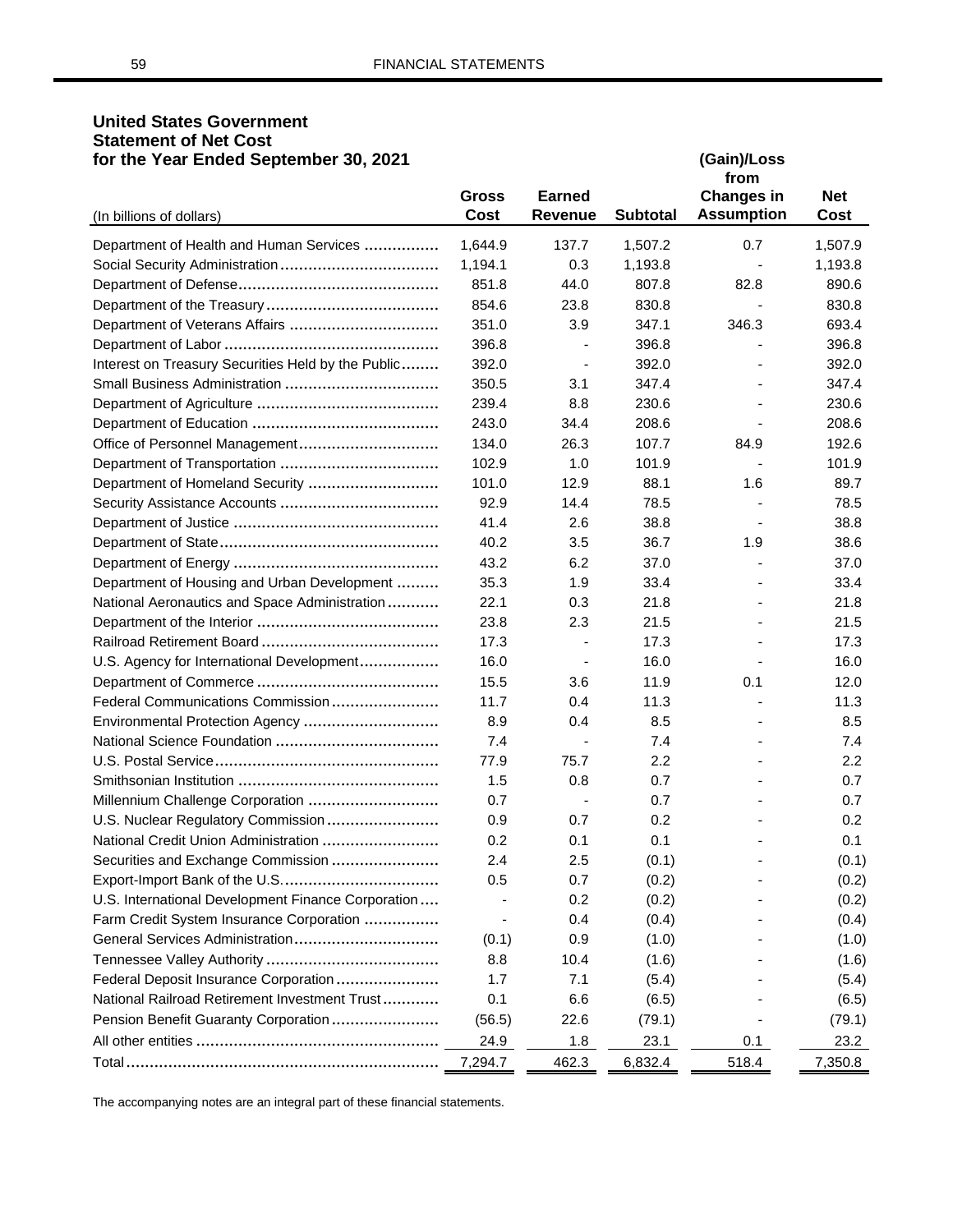### **United States Government Statement of Net Cost** for the Year Ended September 30, 2020 (Restated)

| from<br><b>Earned</b><br><b>Changes in</b><br><b>Net</b><br><b>Gross</b><br>Cost<br>Revenue<br><b>Assumptions</b><br><b>Subtotal</b><br>Cost<br>(In billions of dollars)<br>0.1<br>Department of Health and Human Services<br>1.537.0<br>130.0<br>1,407.0<br>1.407.1<br>1,157.3<br>1,157.6<br>0.3<br>1,157.3<br>803.0<br>763.2<br>39.8<br>(17.4)<br>745.8<br>581.3<br>560.7<br>20.6<br>560.7<br>386.5<br>4.0<br>382.5<br>602.7<br>985.2<br>493.2<br>493.2<br>493.2<br>Interest on Treasury Securities Held by the Public<br>371.1<br>371.1<br>371.1<br>562.1<br>3.1<br>559.0<br>559.0<br>198.0<br>10.1<br>187.9<br>187.9<br>190.2<br>156.9<br>33.3<br>156.9<br>97.3<br>72.1<br>25.2<br>89.9<br>162.0<br>108.8<br>1.1<br>107.7<br>107.7<br>3.1<br>Department of Homeland Security<br>122.3<br>11.8<br>110.5<br>113.6<br>112.0<br>112.0<br>154.8<br>42.8<br>39.1<br>1.8<br>37.3<br>37.3<br>٠<br>34.6<br>2.8<br>31.8<br>1.1<br>32.9<br>60.9<br>55.5<br>5.4<br>55.5<br>36.3<br>2.2<br>34.1<br>Department of Housing and Urban Development<br>34.1<br>22.3<br>0.2<br>National Aeronautics and Space Administration<br>22.1<br>22.1<br>23.0<br>20.6<br>2.4<br>20.6<br>13.1<br>13.1<br>13.1<br>13.8<br>U.S. Agency for International Development<br>13.8<br>13.8<br>19.4<br>3.9<br>15.5<br>15.5<br>13.9<br>Federal Communications Commission<br>0.4<br>13.5<br>13.5<br>9.1<br>0.4<br>8.7<br>8.7 |
|------------------------------------------------------------------------------------------------------------------------------------------------------------------------------------------------------------------------------------------------------------------------------------------------------------------------------------------------------------------------------------------------------------------------------------------------------------------------------------------------------------------------------------------------------------------------------------------------------------------------------------------------------------------------------------------------------------------------------------------------------------------------------------------------------------------------------------------------------------------------------------------------------------------------------------------------------------------------------------------------------------------------------------------------------------------------------------------------------------------------------------------------------------------------------------------------------------------------------------------------------------------------------------------------------------------------------------------------------------------------------------------|
|                                                                                                                                                                                                                                                                                                                                                                                                                                                                                                                                                                                                                                                                                                                                                                                                                                                                                                                                                                                                                                                                                                                                                                                                                                                                                                                                                                                          |
|                                                                                                                                                                                                                                                                                                                                                                                                                                                                                                                                                                                                                                                                                                                                                                                                                                                                                                                                                                                                                                                                                                                                                                                                                                                                                                                                                                                          |
|                                                                                                                                                                                                                                                                                                                                                                                                                                                                                                                                                                                                                                                                                                                                                                                                                                                                                                                                                                                                                                                                                                                                                                                                                                                                                                                                                                                          |
|                                                                                                                                                                                                                                                                                                                                                                                                                                                                                                                                                                                                                                                                                                                                                                                                                                                                                                                                                                                                                                                                                                                                                                                                                                                                                                                                                                                          |
|                                                                                                                                                                                                                                                                                                                                                                                                                                                                                                                                                                                                                                                                                                                                                                                                                                                                                                                                                                                                                                                                                                                                                                                                                                                                                                                                                                                          |
|                                                                                                                                                                                                                                                                                                                                                                                                                                                                                                                                                                                                                                                                                                                                                                                                                                                                                                                                                                                                                                                                                                                                                                                                                                                                                                                                                                                          |
|                                                                                                                                                                                                                                                                                                                                                                                                                                                                                                                                                                                                                                                                                                                                                                                                                                                                                                                                                                                                                                                                                                                                                                                                                                                                                                                                                                                          |
|                                                                                                                                                                                                                                                                                                                                                                                                                                                                                                                                                                                                                                                                                                                                                                                                                                                                                                                                                                                                                                                                                                                                                                                                                                                                                                                                                                                          |
|                                                                                                                                                                                                                                                                                                                                                                                                                                                                                                                                                                                                                                                                                                                                                                                                                                                                                                                                                                                                                                                                                                                                                                                                                                                                                                                                                                                          |
|                                                                                                                                                                                                                                                                                                                                                                                                                                                                                                                                                                                                                                                                                                                                                                                                                                                                                                                                                                                                                                                                                                                                                                                                                                                                                                                                                                                          |
|                                                                                                                                                                                                                                                                                                                                                                                                                                                                                                                                                                                                                                                                                                                                                                                                                                                                                                                                                                                                                                                                                                                                                                                                                                                                                                                                                                                          |
|                                                                                                                                                                                                                                                                                                                                                                                                                                                                                                                                                                                                                                                                                                                                                                                                                                                                                                                                                                                                                                                                                                                                                                                                                                                                                                                                                                                          |
|                                                                                                                                                                                                                                                                                                                                                                                                                                                                                                                                                                                                                                                                                                                                                                                                                                                                                                                                                                                                                                                                                                                                                                                                                                                                                                                                                                                          |
|                                                                                                                                                                                                                                                                                                                                                                                                                                                                                                                                                                                                                                                                                                                                                                                                                                                                                                                                                                                                                                                                                                                                                                                                                                                                                                                                                                                          |
|                                                                                                                                                                                                                                                                                                                                                                                                                                                                                                                                                                                                                                                                                                                                                                                                                                                                                                                                                                                                                                                                                                                                                                                                                                                                                                                                                                                          |
|                                                                                                                                                                                                                                                                                                                                                                                                                                                                                                                                                                                                                                                                                                                                                                                                                                                                                                                                                                                                                                                                                                                                                                                                                                                                                                                                                                                          |
|                                                                                                                                                                                                                                                                                                                                                                                                                                                                                                                                                                                                                                                                                                                                                                                                                                                                                                                                                                                                                                                                                                                                                                                                                                                                                                                                                                                          |
|                                                                                                                                                                                                                                                                                                                                                                                                                                                                                                                                                                                                                                                                                                                                                                                                                                                                                                                                                                                                                                                                                                                                                                                                                                                                                                                                                                                          |
|                                                                                                                                                                                                                                                                                                                                                                                                                                                                                                                                                                                                                                                                                                                                                                                                                                                                                                                                                                                                                                                                                                                                                                                                                                                                                                                                                                                          |
|                                                                                                                                                                                                                                                                                                                                                                                                                                                                                                                                                                                                                                                                                                                                                                                                                                                                                                                                                                                                                                                                                                                                                                                                                                                                                                                                                                                          |
|                                                                                                                                                                                                                                                                                                                                                                                                                                                                                                                                                                                                                                                                                                                                                                                                                                                                                                                                                                                                                                                                                                                                                                                                                                                                                                                                                                                          |
|                                                                                                                                                                                                                                                                                                                                                                                                                                                                                                                                                                                                                                                                                                                                                                                                                                                                                                                                                                                                                                                                                                                                                                                                                                                                                                                                                                                          |
|                                                                                                                                                                                                                                                                                                                                                                                                                                                                                                                                                                                                                                                                                                                                                                                                                                                                                                                                                                                                                                                                                                                                                                                                                                                                                                                                                                                          |
|                                                                                                                                                                                                                                                                                                                                                                                                                                                                                                                                                                                                                                                                                                                                                                                                                                                                                                                                                                                                                                                                                                                                                                                                                                                                                                                                                                                          |
|                                                                                                                                                                                                                                                                                                                                                                                                                                                                                                                                                                                                                                                                                                                                                                                                                                                                                                                                                                                                                                                                                                                                                                                                                                                                                                                                                                                          |
|                                                                                                                                                                                                                                                                                                                                                                                                                                                                                                                                                                                                                                                                                                                                                                                                                                                                                                                                                                                                                                                                                                                                                                                                                                                                                                                                                                                          |
| 7.3<br>7.3<br>7.3                                                                                                                                                                                                                                                                                                                                                                                                                                                                                                                                                                                                                                                                                                                                                                                                                                                                                                                                                                                                                                                                                                                                                                                                                                                                                                                                                                        |
| 79.2<br>71.7<br>7.5<br>7.5                                                                                                                                                                                                                                                                                                                                                                                                                                                                                                                                                                                                                                                                                                                                                                                                                                                                                                                                                                                                                                                                                                                                                                                                                                                                                                                                                               |
| 1.5<br>0.5<br>1.0<br>1.0                                                                                                                                                                                                                                                                                                                                                                                                                                                                                                                                                                                                                                                                                                                                                                                                                                                                                                                                                                                                                                                                                                                                                                                                                                                                                                                                                                 |
| Millennium Challenge Corporation<br>0.6<br>0.6<br>0.6                                                                                                                                                                                                                                                                                                                                                                                                                                                                                                                                                                                                                                                                                                                                                                                                                                                                                                                                                                                                                                                                                                                                                                                                                                                                                                                                    |
| 0.9<br>U.S. Nuclear Regulatory Commission<br>0.7<br>0.2<br>0.2                                                                                                                                                                                                                                                                                                                                                                                                                                                                                                                                                                                                                                                                                                                                                                                                                                                                                                                                                                                                                                                                                                                                                                                                                                                                                                                           |
| 0.2<br>0.3<br>0.1<br>0.1<br>National Credit Union Administration                                                                                                                                                                                                                                                                                                                                                                                                                                                                                                                                                                                                                                                                                                                                                                                                                                                                                                                                                                                                                                                                                                                                                                                                                                                                                                                         |
| Securities and Exchange Commission<br>2.2<br>3.3<br>(1.1)<br>(1.1)                                                                                                                                                                                                                                                                                                                                                                                                                                                                                                                                                                                                                                                                                                                                                                                                                                                                                                                                                                                                                                                                                                                                                                                                                                                                                                                       |
| 0.8<br>0.4<br>0.4<br>0.4                                                                                                                                                                                                                                                                                                                                                                                                                                                                                                                                                                                                                                                                                                                                                                                                                                                                                                                                                                                                                                                                                                                                                                                                                                                                                                                                                                 |
| U.S. International Development Finance Corporation<br>0.1<br>(0.1)<br>(0.1)                                                                                                                                                                                                                                                                                                                                                                                                                                                                                                                                                                                                                                                                                                                                                                                                                                                                                                                                                                                                                                                                                                                                                                                                                                                                                                              |
| Farm Credit System Insurance Corporation<br>0.1<br>0.2<br>(0.1)<br>(0.1)                                                                                                                                                                                                                                                                                                                                                                                                                                                                                                                                                                                                                                                                                                                                                                                                                                                                                                                                                                                                                                                                                                                                                                                                                                                                                                                 |
| 0.3<br>0.8<br>(0.5)<br>(0.5)                                                                                                                                                                                                                                                                                                                                                                                                                                                                                                                                                                                                                                                                                                                                                                                                                                                                                                                                                                                                                                                                                                                                                                                                                                                                                                                                                             |
| 8.8<br>10.1<br>(1.3)<br>(1.3)                                                                                                                                                                                                                                                                                                                                                                                                                                                                                                                                                                                                                                                                                                                                                                                                                                                                                                                                                                                                                                                                                                                                                                                                                                                                                                                                                            |
| Federal Deposit Insurance Corporation<br>1.7<br>6.5<br>(4.8)<br>(4.8)                                                                                                                                                                                                                                                                                                                                                                                                                                                                                                                                                                                                                                                                                                                                                                                                                                                                                                                                                                                                                                                                                                                                                                                                                                                                                                                    |
| National Railroad Retirement Investment Trust<br>0.1<br>1.8<br>(1.7)<br>(1.7)                                                                                                                                                                                                                                                                                                                                                                                                                                                                                                                                                                                                                                                                                                                                                                                                                                                                                                                                                                                                                                                                                                                                                                                                                                                                                                            |
| Pension Benefit Guaranty Corporation<br>19.2<br>22.0<br>(2.8)<br>(2.8)                                                                                                                                                                                                                                                                                                                                                                                                                                                                                                                                                                                                                                                                                                                                                                                                                                                                                                                                                                                                                                                                                                                                                                                                                                                                                                                   |
| 23.4<br>21.7<br>21.7<br>1.7                                                                                                                                                                                                                                                                                                                                                                                                                                                                                                                                                                                                                                                                                                                                                                                                                                                                                                                                                                                                                                                                                                                                                                                                                                                                                                                                                              |
| 7,195.1<br>461.6<br>6,733.5<br>7,413.0<br>679.5                                                                                                                                                                                                                                                                                                                                                                                                                                                                                                                                                                                                                                                                                                                                                                                                                                                                                                                                                                                                                                                                                                                                                                                                                                                                                                                                          |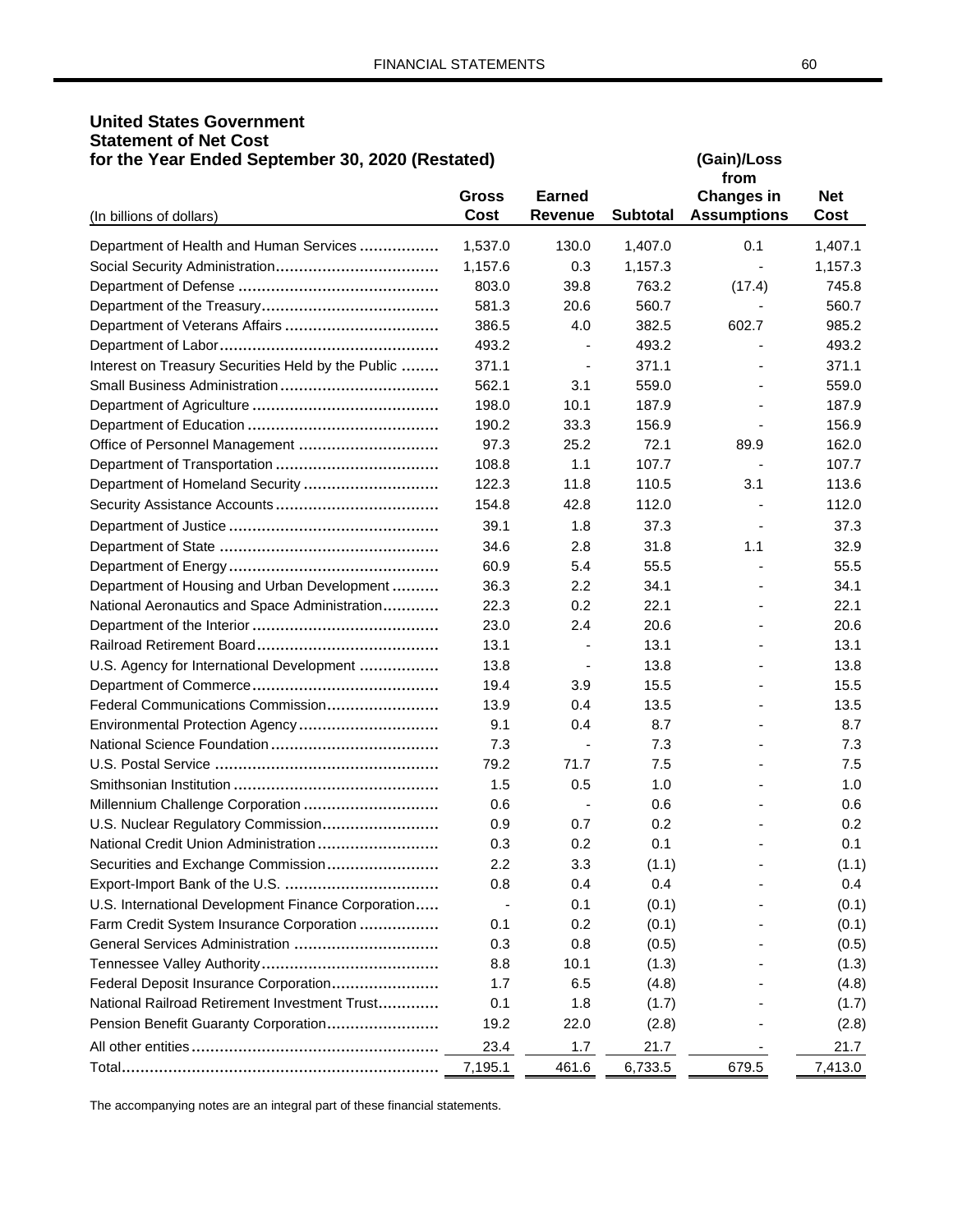### **United States Government Statement of Operations and Changes in Net Position** for the Year Ended September 30, 2021 (Consolidated)

|                                            | <b>Funds other than</b><br>those from<br><b>Dedicated</b><br><b>Collections</b> | <b>Funds from</b><br><b>Dedicated</b><br><b>Collections</b><br>(Note 23) | <b>Eliminations</b> | <b>Total</b> |
|--------------------------------------------|---------------------------------------------------------------------------------|--------------------------------------------------------------------------|---------------------|--------------|
| (In billions of dollars)                   |                                                                                 | 2021                                                                     |                     |              |
| Revenue (Note 20):                         |                                                                                 |                                                                          |                     |              |
| Individual income tax and tax withholdings | 2,002.0                                                                         | 1,274.3                                                                  |                     | 3,276.3      |
|                                            | 456.2                                                                           |                                                                          |                     | 456.2        |
|                                            | 28.6                                                                            | 52.0                                                                     |                     | 80.6         |
|                                            | 6.1                                                                             | 44.2                                                                     |                     | 50.3         |
|                                            | 80.0                                                                            | 0.1                                                                      |                     | 80.1         |
|                                            | 27.1                                                                            |                                                                          |                     | 27.1         |
|                                            | 163.4                                                                           | 27.3                                                                     |                     | 190.7        |
| Miscellaneous earned revenues              | 94.4                                                                            | 0.2                                                                      |                     | 94.6         |
|                                            |                                                                                 | 106.1                                                                    | (106.1)             |              |
|                                            | 2,857.8                                                                         | 1,504.2                                                                  | (106.1)             | 4,255.9      |
| <b>Net Cost of Government Operations:</b>  |                                                                                 |                                                                          |                     |              |
|                                            | 5,165.3                                                                         | 2,185.5                                                                  |                     | 7,350.8      |
|                                            | 106.1                                                                           |                                                                          | (106.1)             |              |
|                                            | 5,271.4                                                                         | 2,185.5                                                                  | (106.1)             | 7,350.8      |
| Intra-governmental transfers               | (693.7)                                                                         | 693.7                                                                    |                     |              |
|                                            | (3, 107.3)                                                                      | 12.4                                                                     |                     | (3,094.9)    |
| Net position, beginning of period          | (30, 265.8)                                                                     | 3,474.4                                                                  |                     | (26, 791.4)  |
| Adjustments to beginning net position      |                                                                                 |                                                                          |                     |              |
| Changes in accounting principle (Note 1.V) | 0.7                                                                             |                                                                          |                     | 0.7          |
|                                            | (3, 107.3)                                                                      | 12.4                                                                     |                     | (3,094.9)    |
| Unmatched transactions and balances        |                                                                                 |                                                                          |                     |              |
|                                            | (0.2)                                                                           |                                                                          |                     | (0.2)        |
| Net position, end of period                | (33, 372.6)                                                                     | 3,486.8                                                                  | ÷,                  | (29, 885.8)  |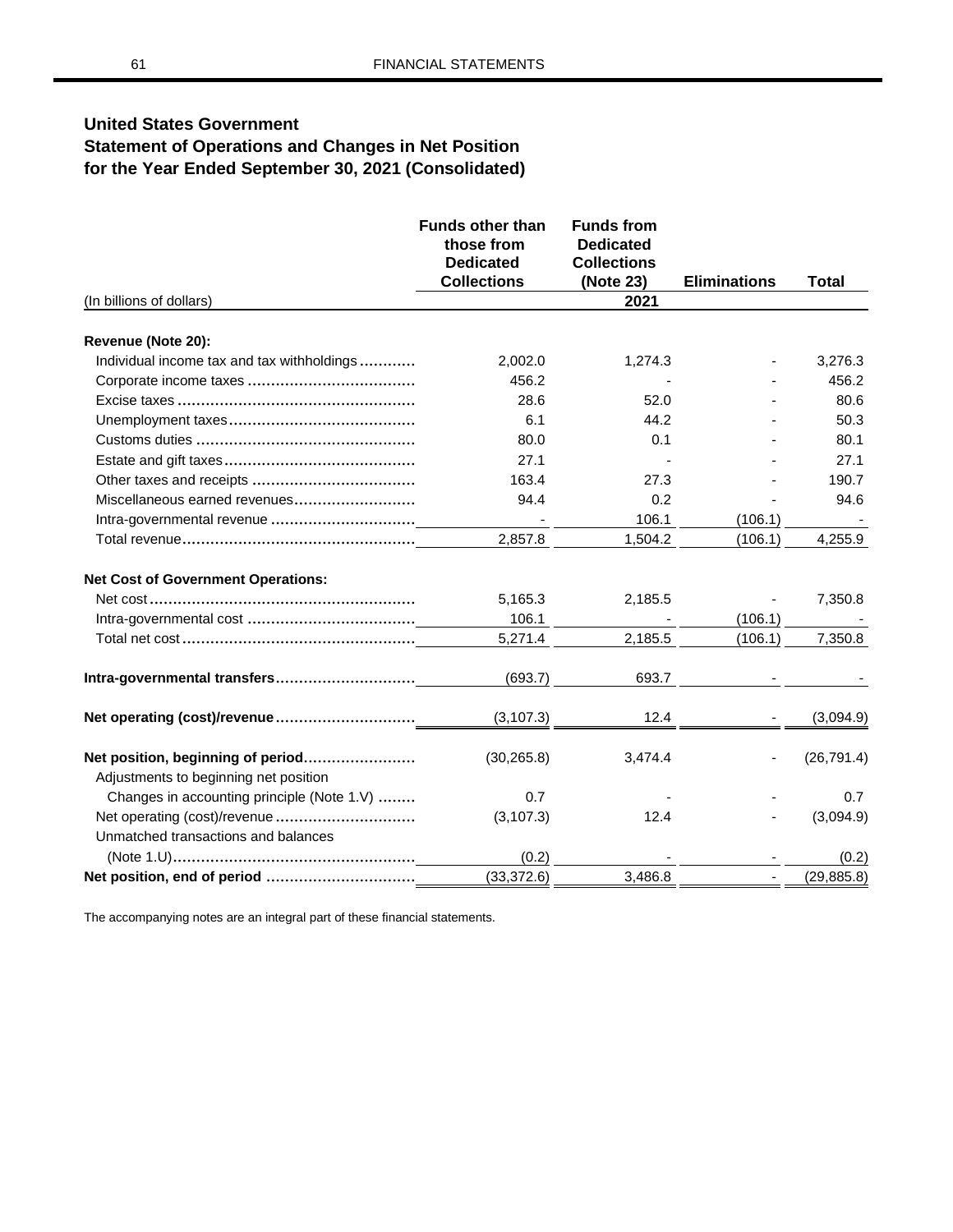### **United States Government Statement of Operations and Changes in Net Position** for the Year Ended September 30, 2020 (Consolidated) (Restated)

|                                            | <b>Funds other than</b><br>those from<br><b>Dedicated</b><br><b>Collections</b> | <b>Funds from</b><br><b>Dedicated</b><br><b>Collections</b><br>(Note 23) | <b>Eliminations</b> | <b>Total</b>        |
|--------------------------------------------|---------------------------------------------------------------------------------|--------------------------------------------------------------------------|---------------------|---------------------|
| (In billions of dollars)                   |                                                                                 | 2020                                                                     |                     |                     |
| Revenue (Note 20):                         |                                                                                 |                                                                          |                     |                     |
| Individual income tax and tax withholdings | 1,570.8                                                                         | 1,283.8                                                                  |                     | 2,854.6             |
|                                            | 317.1                                                                           |                                                                          |                     | 317.1               |
|                                            | 40.8                                                                            | 52.2                                                                     |                     | 93.0                |
|                                            | 6.2                                                                             | 34.5                                                                     |                     | 40.7                |
|                                            | 66.2                                                                            | 0.1                                                                      |                     | 66.3                |
|                                            | 17.6                                                                            |                                                                          |                     | 17.6                |
|                                            | 147.0                                                                           | 18.9                                                                     |                     | 165.9               |
| Miscellaneous earned revenues              | 16.3                                                                            | 0.1                                                                      |                     | 16.4                |
|                                            |                                                                                 | 107.7                                                                    | (107.7)             |                     |
|                                            | 2,182.0                                                                         | 1,497.3                                                                  | (107.7)             | 3,571.6             |
| <b>Net Cost of Government Operations:</b>  |                                                                                 |                                                                          |                     |                     |
|                                            | 5,329.9                                                                         | 2,083.1                                                                  |                     | 7,413.0             |
|                                            | 107.7                                                                           |                                                                          | (107.7)             |                     |
|                                            | 5,437.6                                                                         | 2,083.1                                                                  | (107.7)             | 7,413.0             |
|                                            | (555.6)                                                                         | 555.6                                                                    |                     |                     |
|                                            | (3,811.2)                                                                       | (30.2)                                                                   |                     | (3,841.4)           |
| Net position, beginning of period*         | (26, 484.6)                                                                     | 3,517.1                                                                  |                     | (22, 967.5)         |
| Adjustments to beginning net position      |                                                                                 |                                                                          |                     |                     |
| Changes in accounting principle (Note 1.V) | 12.5                                                                            | (12.5)                                                                   |                     |                     |
| Correction of errors (Note 1.W)            | 6.0                                                                             |                                                                          |                     | 6.0                 |
| Net operating (cost)/revenue               | (3,811.2)                                                                       | (30.2)                                                                   |                     | (3,841.4)           |
| Unmatched transactions and balances        |                                                                                 |                                                                          |                     |                     |
|                                            | 11.5                                                                            | 3,474.4                                                                  |                     | 11.5<br>(26, 791.4) |
| Net position, end of period                | (30, 265.8)                                                                     |                                                                          |                     |                     |

\*Net position, beginning of period is presented above as combined.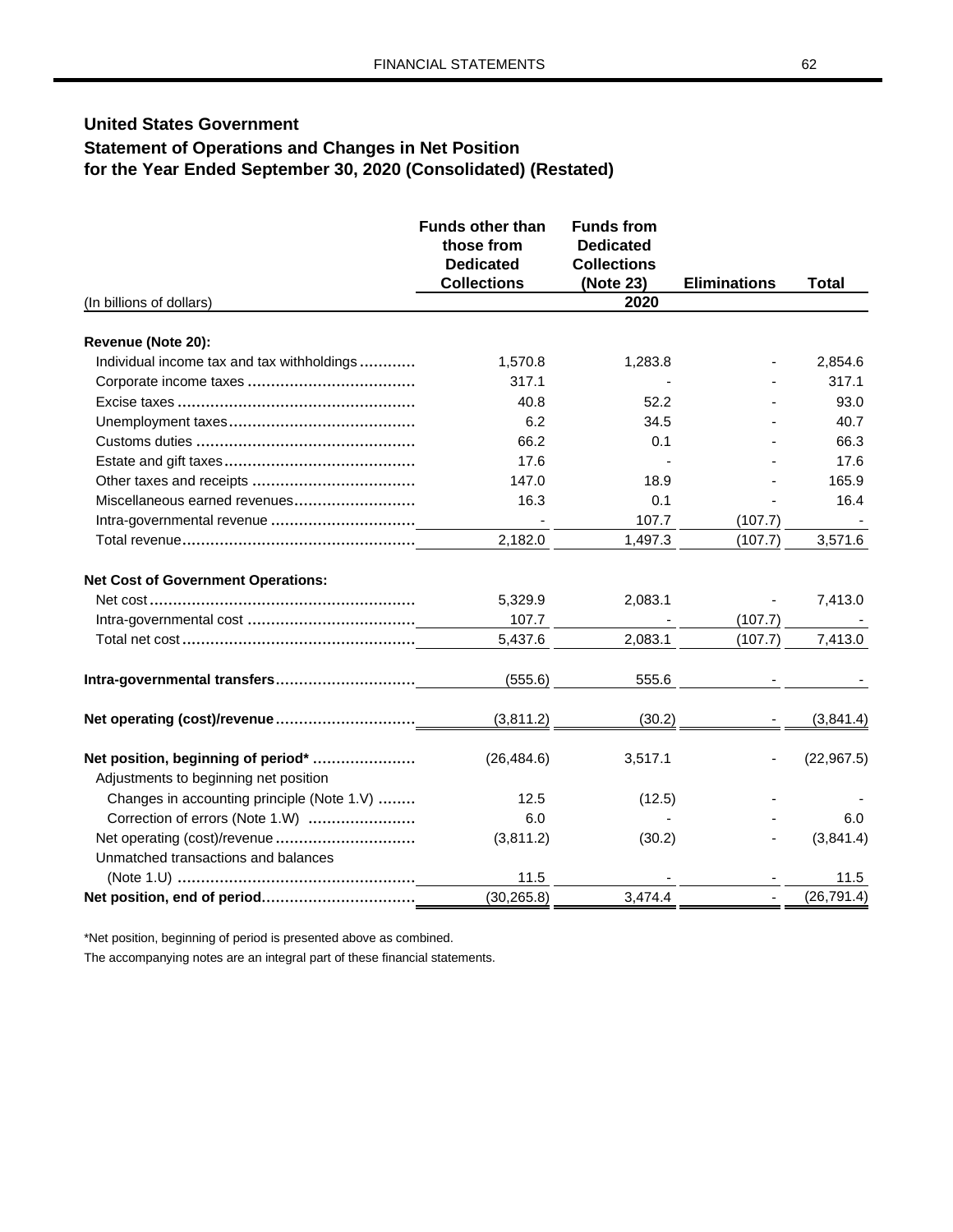#### **United States Government** Reconciliations of Net Operating Cost and Budget Deficit for the Years Ended September 30, 2021, and 2020

|                                                                                     |           | <b>Restated</b>        |
|-------------------------------------------------------------------------------------|-----------|------------------------|
| (In billions of dollars)                                                            | 2021      | 2020                   |
|                                                                                     | (3,094.9) | $\overline{(3,841.4)}$ |
| Components of net operating cost not part of the budget deficit                     |           |                        |
| Excess of accrual-basis expenses over budget outlays                                |           |                        |
| * Federal employee and veteran benefits payable                                     |           |                        |
|                                                                                     | 282.0     | 160.1                  |
|                                                                                     | 439.2     | 733.3                  |
|                                                                                     | 28.7      | 22.0                   |
|                                                                                     | 17.6      | 59.8                   |
|                                                                                     | 767.5     | 975.2                  |
|                                                                                     | (69.5)    | 4.8                    |
|                                                                                     | 10.6      | 7.3                    |
|                                                                                     | 24.1      | 1.0                    |
|                                                                                     | 17.6      | 32.7                   |
|                                                                                     | 27.8      | (0.8)                  |
|                                                                                     | 283.1     | 58.7                   |
|                                                                                     | 1,061.2   | 1,078.9                |
| Amortized expenses not included in budget outlays                                   |           |                        |
|                                                                                     | 91.2      | 77.2                   |
| Other expenses that are not reported as budget outlays                              |           |                        |
|                                                                                     | (9.8)     | (50.2)                 |
| <b>Excess of accrual-basis revenue over budget receipts</b>                         |           |                        |
|                                                                                     | (11.8)    | 7.9                    |
|                                                                                     | (68.0)    | (91.1)                 |
| Other losses/(gains) and cost/(revenue) that are not budget receipts                |           |                        |
|                                                                                     | (112.0)   | 3.2                    |
| Subtotal - components of net operating cost not part of budget deficit              | 950.8     | 1,025.9                |
| Components of the budget deficit that are not part of net operating cost            |           |                        |
| Budget receipts not included in net operating cost                                  |           |                        |
|                                                                                     |           | 44.9                   |
|                                                                                     | (75.1)    |                        |
| Budget outlays not included in net operating cost                                   | (118.4)   |                        |
|                                                                                     |           | (60.0)                 |
|                                                                                     | (5.4)     | (11.5)                 |
|                                                                                     | (17.3)    | (26.2)                 |
|                                                                                     | (150.7)   | (150.6)                |
|                                                                                     | 4.0       | (0.1)                  |
| Subtotal - components of the budget deficit that are not part of net operating cost | (362.9)   | (203.5)                |
| Adjustments to beginning net position                                               | 0.7       | 6.0                    |
| <b>Other</b>                                                                        |           |                        |
|                                                                                     | (112.1)   | (1.5)                  |
| Effect of uninvested principal from the Thrift Savings Plan's G Fund                | (156.7)   |                        |
|                                                                                     | (0.5)     | (117.4)                |
|                                                                                     | (269.3)   | (118.9)                |
|                                                                                     | (2,775.6) | (3, 131.9)             |

<sup>1</sup>The FY 2021 budget deficit differs from the FY 2021 budget deficit reported in the MTS because of approximately \$3.4 billion of outlays that were not recorded in the MTS until FY 2022.

\*The amounts represent the year over year net change in the Balance Sheet line items.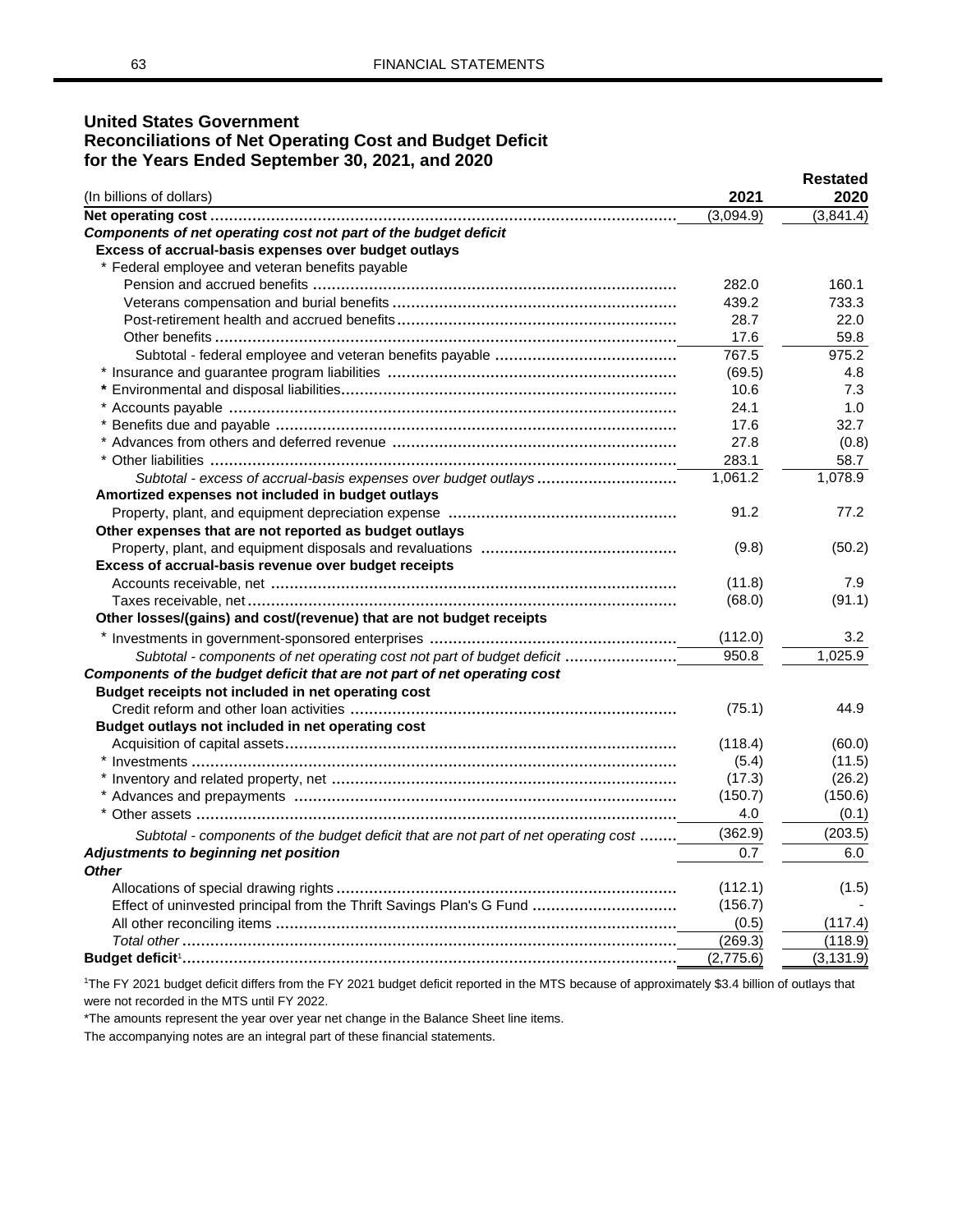### **United States Government** Statements of Changes in Cash Balance from Budget and Other Activities for the Years Ended September 30, 2021, and 2020

| Cash flow from budget activities<br>4,046.0<br>3,420.0<br>(6,821.6)<br>(6, 551.9)<br>(2,775.6)<br>(3, 131.9)<br>Adjustments for non-cash outlays included in the budget<br>Non-cash flow amounts in the budget related to federal debt<br>293.4<br>312.1<br>12.1<br>40.9<br>82.3<br>63.1<br>Subtotal - adjustments for non-cash flow amounts in the budget related to federal debt<br>387.8<br>416.1<br>Non-cash flow amounts in the budget related to loan financing account activity<br>12.8<br>23.3<br>(57.6)<br>(47.4)<br>(58.1)<br>(28.9)<br>456.4<br>713.6<br>Subtotal - adjustments for non-cash flow amounts in the budget related to loan<br>363.7<br>650.4<br>751.5<br>1.066.5<br>Cash flow from activities not included in the budget<br>Cash flow from non-budget activities related to federal debt<br>(294.8)<br>(314.7)<br>Subtotal - cash flow from non-budget activities related to federal debt<br>(294.8)<br>(314.7)<br>Cash flow from non-budget activities related to loan financing account activity<br>(823.0)<br>(387.0)<br>27.5<br>26.6<br>78.1<br>112.0<br>Other collections on defaulted loans receivable and sale of foreclosed property<br>2.2<br>4.3<br>(14.9)<br>(105.5)<br>77.7<br>Subtotal - cash flow from non-budget activities related to loan financing account activity<br>(652.4)<br>(349.6)<br>Cash flow from financing federal debt<br>20,375.7<br>18,969.1<br>(19, 194.0)<br>(14, 822.4)<br>(11.7)<br>(32.5)<br>156.7<br>1,326.7<br>4,114.2<br>379.5<br>3,449.9<br>Other<br>112.1<br>1.5<br>80.6<br>16.3<br>192.7<br>17.8<br>(1,451.9)<br>1,402.3<br>524.6<br>1,926.9 | (In billions of dollars) | 2021  | 2020    |
|-----------------------------------------------------------------------------------------------------------------------------------------------------------------------------------------------------------------------------------------------------------------------------------------------------------------------------------------------------------------------------------------------------------------------------------------------------------------------------------------------------------------------------------------------------------------------------------------------------------------------------------------------------------------------------------------------------------------------------------------------------------------------------------------------------------------------------------------------------------------------------------------------------------------------------------------------------------------------------------------------------------------------------------------------------------------------------------------------------------------------------------------------------------------------------------------------------------------------------------------------------------------------------------------------------------------------------------------------------------------------------------------------------------------------------------------------------------------------------------------------------------------------------------------------------------------------------------------------------------------|--------------------------|-------|---------|
|                                                                                                                                                                                                                                                                                                                                                                                                                                                                                                                                                                                                                                                                                                                                                                                                                                                                                                                                                                                                                                                                                                                                                                                                                                                                                                                                                                                                                                                                                                                                                                                                                 |                          |       |         |
|                                                                                                                                                                                                                                                                                                                                                                                                                                                                                                                                                                                                                                                                                                                                                                                                                                                                                                                                                                                                                                                                                                                                                                                                                                                                                                                                                                                                                                                                                                                                                                                                                 |                          |       |         |
|                                                                                                                                                                                                                                                                                                                                                                                                                                                                                                                                                                                                                                                                                                                                                                                                                                                                                                                                                                                                                                                                                                                                                                                                                                                                                                                                                                                                                                                                                                                                                                                                                 |                          |       |         |
|                                                                                                                                                                                                                                                                                                                                                                                                                                                                                                                                                                                                                                                                                                                                                                                                                                                                                                                                                                                                                                                                                                                                                                                                                                                                                                                                                                                                                                                                                                                                                                                                                 |                          |       |         |
|                                                                                                                                                                                                                                                                                                                                                                                                                                                                                                                                                                                                                                                                                                                                                                                                                                                                                                                                                                                                                                                                                                                                                                                                                                                                                                                                                                                                                                                                                                                                                                                                                 |                          |       |         |
|                                                                                                                                                                                                                                                                                                                                                                                                                                                                                                                                                                                                                                                                                                                                                                                                                                                                                                                                                                                                                                                                                                                                                                                                                                                                                                                                                                                                                                                                                                                                                                                                                 |                          |       |         |
|                                                                                                                                                                                                                                                                                                                                                                                                                                                                                                                                                                                                                                                                                                                                                                                                                                                                                                                                                                                                                                                                                                                                                                                                                                                                                                                                                                                                                                                                                                                                                                                                                 |                          |       |         |
|                                                                                                                                                                                                                                                                                                                                                                                                                                                                                                                                                                                                                                                                                                                                                                                                                                                                                                                                                                                                                                                                                                                                                                                                                                                                                                                                                                                                                                                                                                                                                                                                                 |                          |       |         |
|                                                                                                                                                                                                                                                                                                                                                                                                                                                                                                                                                                                                                                                                                                                                                                                                                                                                                                                                                                                                                                                                                                                                                                                                                                                                                                                                                                                                                                                                                                                                                                                                                 |                          |       |         |
|                                                                                                                                                                                                                                                                                                                                                                                                                                                                                                                                                                                                                                                                                                                                                                                                                                                                                                                                                                                                                                                                                                                                                                                                                                                                                                                                                                                                                                                                                                                                                                                                                 |                          |       |         |
|                                                                                                                                                                                                                                                                                                                                                                                                                                                                                                                                                                                                                                                                                                                                                                                                                                                                                                                                                                                                                                                                                                                                                                                                                                                                                                                                                                                                                                                                                                                                                                                                                 |                          |       |         |
|                                                                                                                                                                                                                                                                                                                                                                                                                                                                                                                                                                                                                                                                                                                                                                                                                                                                                                                                                                                                                                                                                                                                                                                                                                                                                                                                                                                                                                                                                                                                                                                                                 |                          |       |         |
|                                                                                                                                                                                                                                                                                                                                                                                                                                                                                                                                                                                                                                                                                                                                                                                                                                                                                                                                                                                                                                                                                                                                                                                                                                                                                                                                                                                                                                                                                                                                                                                                                 |                          |       |         |
|                                                                                                                                                                                                                                                                                                                                                                                                                                                                                                                                                                                                                                                                                                                                                                                                                                                                                                                                                                                                                                                                                                                                                                                                                                                                                                                                                                                                                                                                                                                                                                                                                 |                          |       |         |
|                                                                                                                                                                                                                                                                                                                                                                                                                                                                                                                                                                                                                                                                                                                                                                                                                                                                                                                                                                                                                                                                                                                                                                                                                                                                                                                                                                                                                                                                                                                                                                                                                 |                          |       |         |
|                                                                                                                                                                                                                                                                                                                                                                                                                                                                                                                                                                                                                                                                                                                                                                                                                                                                                                                                                                                                                                                                                                                                                                                                                                                                                                                                                                                                                                                                                                                                                                                                                 |                          |       |         |
|                                                                                                                                                                                                                                                                                                                                                                                                                                                                                                                                                                                                                                                                                                                                                                                                                                                                                                                                                                                                                                                                                                                                                                                                                                                                                                                                                                                                                                                                                                                                                                                                                 |                          |       |         |
|                                                                                                                                                                                                                                                                                                                                                                                                                                                                                                                                                                                                                                                                                                                                                                                                                                                                                                                                                                                                                                                                                                                                                                                                                                                                                                                                                                                                                                                                                                                                                                                                                 |                          |       |         |
|                                                                                                                                                                                                                                                                                                                                                                                                                                                                                                                                                                                                                                                                                                                                                                                                                                                                                                                                                                                                                                                                                                                                                                                                                                                                                                                                                                                                                                                                                                                                                                                                                 |                          |       |         |
|                                                                                                                                                                                                                                                                                                                                                                                                                                                                                                                                                                                                                                                                                                                                                                                                                                                                                                                                                                                                                                                                                                                                                                                                                                                                                                                                                                                                                                                                                                                                                                                                                 |                          |       |         |
|                                                                                                                                                                                                                                                                                                                                                                                                                                                                                                                                                                                                                                                                                                                                                                                                                                                                                                                                                                                                                                                                                                                                                                                                                                                                                                                                                                                                                                                                                                                                                                                                                 |                          |       |         |
|                                                                                                                                                                                                                                                                                                                                                                                                                                                                                                                                                                                                                                                                                                                                                                                                                                                                                                                                                                                                                                                                                                                                                                                                                                                                                                                                                                                                                                                                                                                                                                                                                 |                          |       |         |
|                                                                                                                                                                                                                                                                                                                                                                                                                                                                                                                                                                                                                                                                                                                                                                                                                                                                                                                                                                                                                                                                                                                                                                                                                                                                                                                                                                                                                                                                                                                                                                                                                 |                          |       |         |
|                                                                                                                                                                                                                                                                                                                                                                                                                                                                                                                                                                                                                                                                                                                                                                                                                                                                                                                                                                                                                                                                                                                                                                                                                                                                                                                                                                                                                                                                                                                                                                                                                 |                          |       |         |
|                                                                                                                                                                                                                                                                                                                                                                                                                                                                                                                                                                                                                                                                                                                                                                                                                                                                                                                                                                                                                                                                                                                                                                                                                                                                                                                                                                                                                                                                                                                                                                                                                 |                          |       |         |
|                                                                                                                                                                                                                                                                                                                                                                                                                                                                                                                                                                                                                                                                                                                                                                                                                                                                                                                                                                                                                                                                                                                                                                                                                                                                                                                                                                                                                                                                                                                                                                                                                 |                          |       |         |
|                                                                                                                                                                                                                                                                                                                                                                                                                                                                                                                                                                                                                                                                                                                                                                                                                                                                                                                                                                                                                                                                                                                                                                                                                                                                                                                                                                                                                                                                                                                                                                                                                 |                          |       |         |
|                                                                                                                                                                                                                                                                                                                                                                                                                                                                                                                                                                                                                                                                                                                                                                                                                                                                                                                                                                                                                                                                                                                                                                                                                                                                                                                                                                                                                                                                                                                                                                                                                 |                          |       |         |
|                                                                                                                                                                                                                                                                                                                                                                                                                                                                                                                                                                                                                                                                                                                                                                                                                                                                                                                                                                                                                                                                                                                                                                                                                                                                                                                                                                                                                                                                                                                                                                                                                 |                          |       |         |
|                                                                                                                                                                                                                                                                                                                                                                                                                                                                                                                                                                                                                                                                                                                                                                                                                                                                                                                                                                                                                                                                                                                                                                                                                                                                                                                                                                                                                                                                                                                                                                                                                 |                          |       |         |
|                                                                                                                                                                                                                                                                                                                                                                                                                                                                                                                                                                                                                                                                                                                                                                                                                                                                                                                                                                                                                                                                                                                                                                                                                                                                                                                                                                                                                                                                                                                                                                                                                 |                          |       |         |
|                                                                                                                                                                                                                                                                                                                                                                                                                                                                                                                                                                                                                                                                                                                                                                                                                                                                                                                                                                                                                                                                                                                                                                                                                                                                                                                                                                                                                                                                                                                                                                                                                 |                          |       |         |
|                                                                                                                                                                                                                                                                                                                                                                                                                                                                                                                                                                                                                                                                                                                                                                                                                                                                                                                                                                                                                                                                                                                                                                                                                                                                                                                                                                                                                                                                                                                                                                                                                 |                          |       |         |
|                                                                                                                                                                                                                                                                                                                                                                                                                                                                                                                                                                                                                                                                                                                                                                                                                                                                                                                                                                                                                                                                                                                                                                                                                                                                                                                                                                                                                                                                                                                                                                                                                 |                          |       |         |
|                                                                                                                                                                                                                                                                                                                                                                                                                                                                                                                                                                                                                                                                                                                                                                                                                                                                                                                                                                                                                                                                                                                                                                                                                                                                                                                                                                                                                                                                                                                                                                                                                 |                          |       |         |
|                                                                                                                                                                                                                                                                                                                                                                                                                                                                                                                                                                                                                                                                                                                                                                                                                                                                                                                                                                                                                                                                                                                                                                                                                                                                                                                                                                                                                                                                                                                                                                                                                 |                          |       |         |
|                                                                                                                                                                                                                                                                                                                                                                                                                                                                                                                                                                                                                                                                                                                                                                                                                                                                                                                                                                                                                                                                                                                                                                                                                                                                                                                                                                                                                                                                                                                                                                                                                 |                          |       |         |
|                                                                                                                                                                                                                                                                                                                                                                                                                                                                                                                                                                                                                                                                                                                                                                                                                                                                                                                                                                                                                                                                                                                                                                                                                                                                                                                                                                                                                                                                                                                                                                                                                 |                          |       |         |
|                                                                                                                                                                                                                                                                                                                                                                                                                                                                                                                                                                                                                                                                                                                                                                                                                                                                                                                                                                                                                                                                                                                                                                                                                                                                                                                                                                                                                                                                                                                                                                                                                 |                          |       |         |
|                                                                                                                                                                                                                                                                                                                                                                                                                                                                                                                                                                                                                                                                                                                                                                                                                                                                                                                                                                                                                                                                                                                                                                                                                                                                                                                                                                                                                                                                                                                                                                                                                 |                          |       |         |
|                                                                                                                                                                                                                                                                                                                                                                                                                                                                                                                                                                                                                                                                                                                                                                                                                                                                                                                                                                                                                                                                                                                                                                                                                                                                                                                                                                                                                                                                                                                                                                                                                 |                          |       |         |
|                                                                                                                                                                                                                                                                                                                                                                                                                                                                                                                                                                                                                                                                                                                                                                                                                                                                                                                                                                                                                                                                                                                                                                                                                                                                                                                                                                                                                                                                                                                                                                                                                 |                          |       |         |
|                                                                                                                                                                                                                                                                                                                                                                                                                                                                                                                                                                                                                                                                                                                                                                                                                                                                                                                                                                                                                                                                                                                                                                                                                                                                                                                                                                                                                                                                                                                                                                                                                 |                          |       |         |
|                                                                                                                                                                                                                                                                                                                                                                                                                                                                                                                                                                                                                                                                                                                                                                                                                                                                                                                                                                                                                                                                                                                                                                                                                                                                                                                                                                                                                                                                                                                                                                                                                 |                          | 475.0 | 1,926.9 |

<sup>1</sup>The FY 2021 budget deficit differs from the FY 2021 budget deficit reported in the MTS because of approximately \$3.4 billion of outlays that were not recorded in the MTS until FY 2022.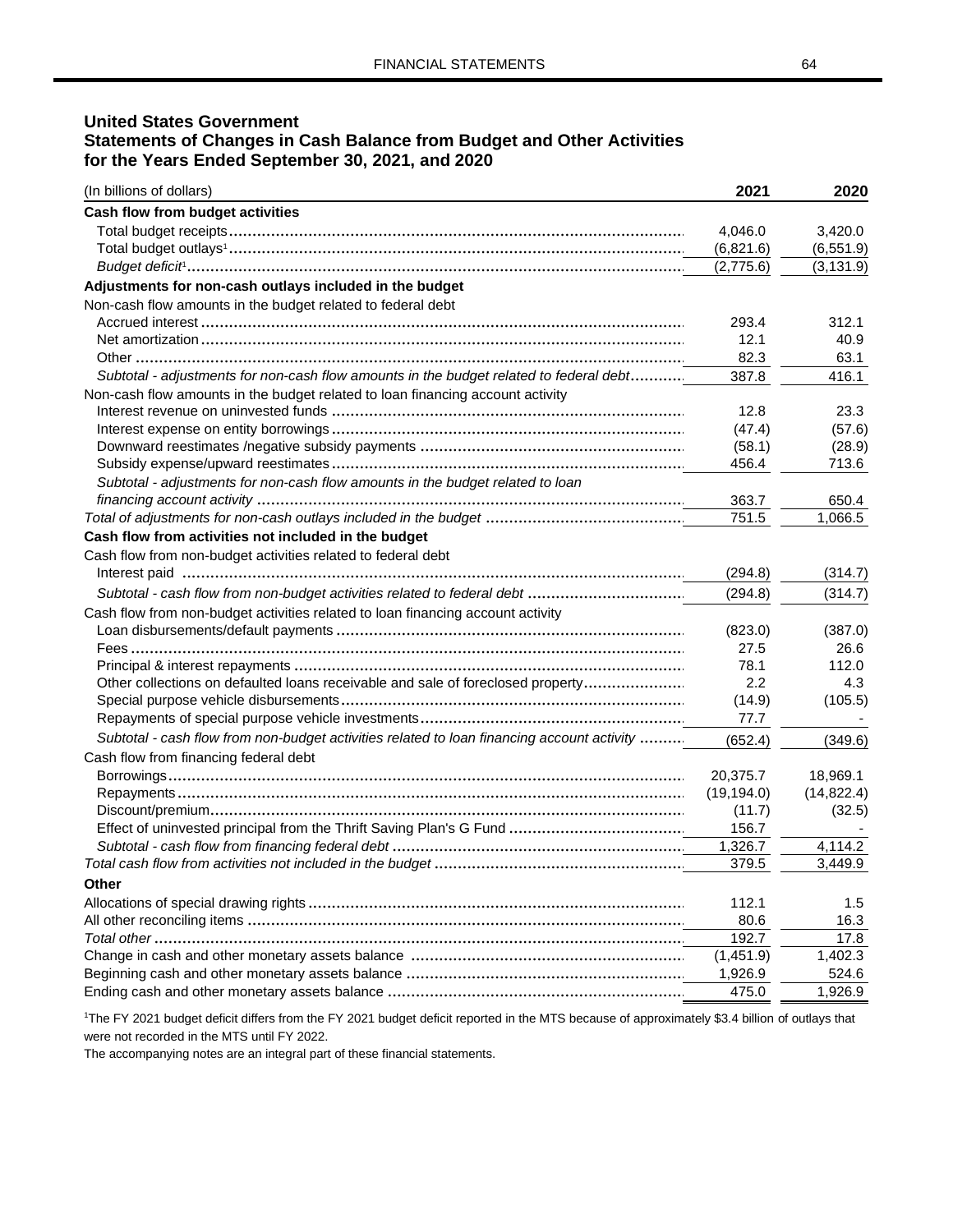#### **United States Government Balance Sheets** as of September 30, 2021, and 2020

|             | <b>Restated</b> |
|-------------|-----------------|
| 2021        | 2020            |
|             |                 |
| 475.0       | 1,926.9         |
| 401.0       | 321.2           |
| 1,651.0     | 1,577.4         |
| 399.2       | 381.9           |
| 1,176.9     | 1,139.9         |
| 135.2       | 129.8           |
| 26.4        | 108.4           |
| 220.9       | 108.9           |
| 369.3       | 218.6           |
| 38.7        | 42.7            |
| 4,893.6     | 5,955.7         |
|             |                 |
|             |                 |
| 123.1       | 99.0            |
| 22,344.8    | 21,082.9        |
| 10,183.0    | 9,415.5         |
| 613.3       | 602.7           |
| 273.9       | 256.3           |
| 230.7       | 520.1           |
| 129.8       | 199.3           |
| 202.0       | 174.2           |
| 677.1       | 394.0           |
| 34,777.7    | 32,744.0        |
|             |                 |
| 1.7         | 3.1             |
|             |                 |
| 3,486.8     | 3,474.4         |
| (33, 372.6) | (30, 265.8)     |
| (29, 885.8) | (26, 791.4)     |
| 4,893.6     | 5,955.7         |
|             |                 |

\*Total liabilities and net position equals Total liabilities, Total net position and Unmatched transactions and balances. The accompanying notes are an integral part of these financial statements.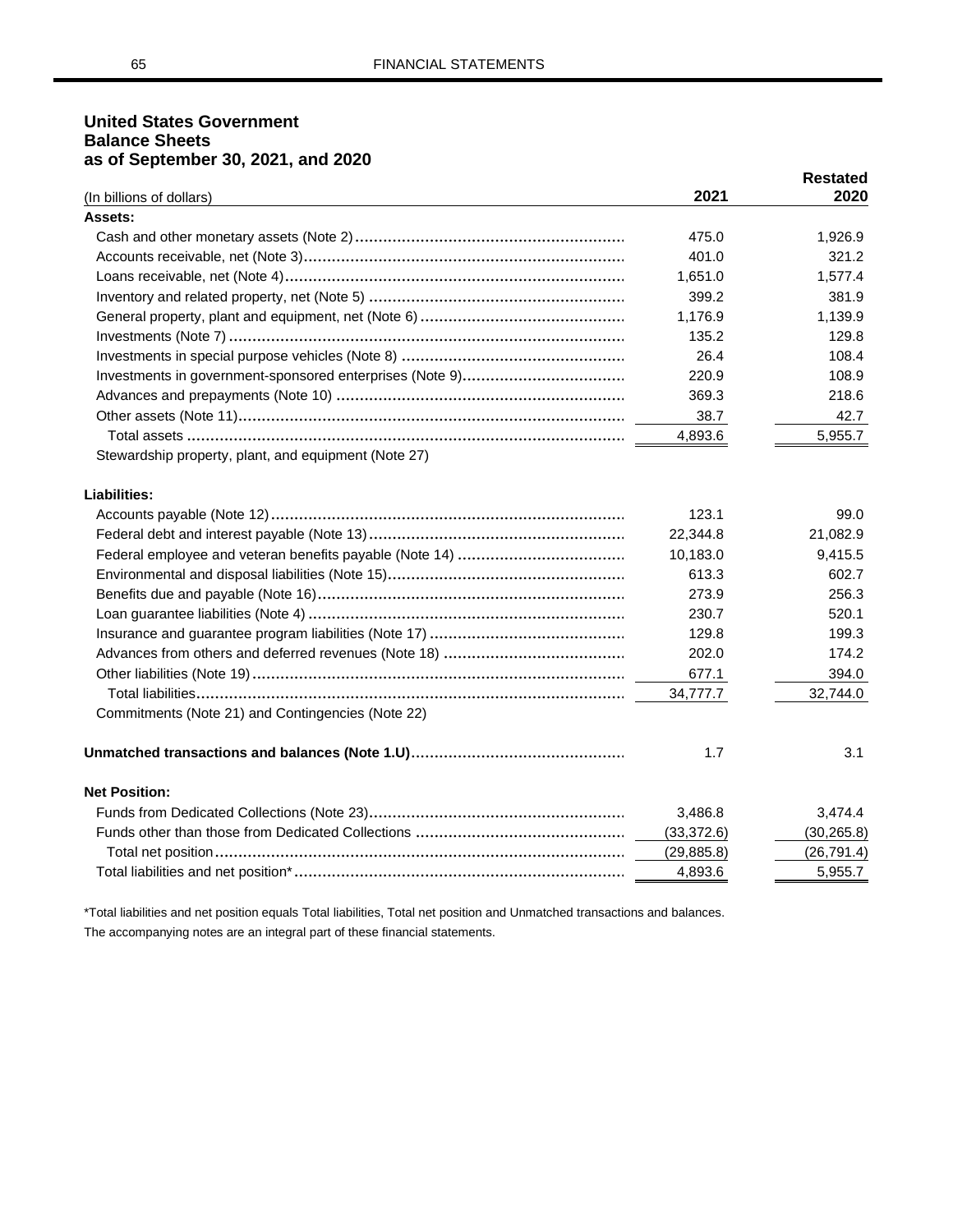#### **United States Government Statements of Long-Term Fiscal Projections (Note 26) Present Value of 75-Year Projections as of September 30, 2021 and 2020**<sup>1</sup>

|                                     |        | In trillions of dollars |        | Percent of GDP <sup>2</sup> |       |        |  |
|-------------------------------------|--------|-------------------------|--------|-----------------------------|-------|--------|--|
|                                     | 2021   | 2020                    | Change | 2021                        | 2020  | Change |  |
| <b>Receipts:</b>                    |        |                         |        |                             |       |        |  |
| Social Security payroll taxes       | 72.9   | 68.5                    | 4.4    | 4.2                         | 4.2   | 0.1    |  |
| Medicare payroll taxes              | 24.5   | 22.9                    | 1.5    | 1.4                         | 1.4   |        |  |
| Individual income taxes             | 190.9  | 164.4                   | 26.5   | 11.1                        | 10.0  | 1.1    |  |
| Corporation income taxes            | 23.0   | 21.0                    | 2.0    | 1.3                         | 1.3   | 0.1    |  |
|                                     | 21.6   | 18.6                    | 3.0    | 1.3                         | 1.1   | 0.1    |  |
|                                     | 332.8  | 295.4                   | 37.3   | 19.3                        | 18.0  | 1.3    |  |
| Non-interest spending:              |        |                         |        |                             |       |        |  |
|                                     | 102.9  | 95.2                    | 7.7    | 6.0                         | 5.8   | 0.2    |  |
|                                     | 34.9   | 32.6                    | 2.3    | 2.0                         | 2.0   |        |  |
| Medicare Parts B & D <sup>4</sup>   | 48.6   | 45.2                    | 3.4    | 2.8                         | 2.7   | 0.1    |  |
|                                     | 51.7   | 37.4                    | 14.2   | 3.0                         | 2.3   | 0.7    |  |
| Other mandatory                     | 70.6   | 58.5                    | 12.1   | 4.1                         | 3.6   | 0.5    |  |
|                                     | 54.4   | 53.6                    | 0.8    | 3.2                         | 3.3   | (0.1)  |  |
| Non-defense discretionary           | 67.3   | 52.4                    | 14.9   | 3.9                         | 3.2   | 0.7    |  |
| Total non-interest spending         | 430.4  | 374.9                   | 55.4   | 25.0                        | 22.8  | 2.2    |  |
| Receipts less non-interest spending | (97.6) | (79.5)                  | (18.1) | (5.7)                       | (4.8) | (0.8)  |  |
|                                     |        |                         |        | (6.2)                       | (5.4) | (0.8)  |  |

<sup>1</sup>75-year present value projections for 2021 are as of 9/30/2021 for FYs 2022-2096; projections for 2020 are as of 9/30/2020 for FYs 2021- 2095.

 $2$ The 75-year present value of nominal GDP, which drives the calculations above is \$1,724.4 trillion starting in FY 2022, and was \$1,645.1 trillion starting in FY 2021.

<sup>3</sup>Represents portions of Medicare supported by payroll taxes.

<sup>4</sup>Represents portions of Medicare supported by general revenues. Consistent with the President's Budget, outlays for Parts B & D are presented net of premiums.

<sup>5</sup>To prevent the debt-to-GDP ratio from rising over the next 75 years, a combination of non-interest spending reductions and receipt increases that amounts to 6.2 percent of GDP on average is needed (5.4 percent of GDP on average in 2020). See Note 26—Long-Term Fiscal Projections.

Totals may not equal the sum of components due to rounding.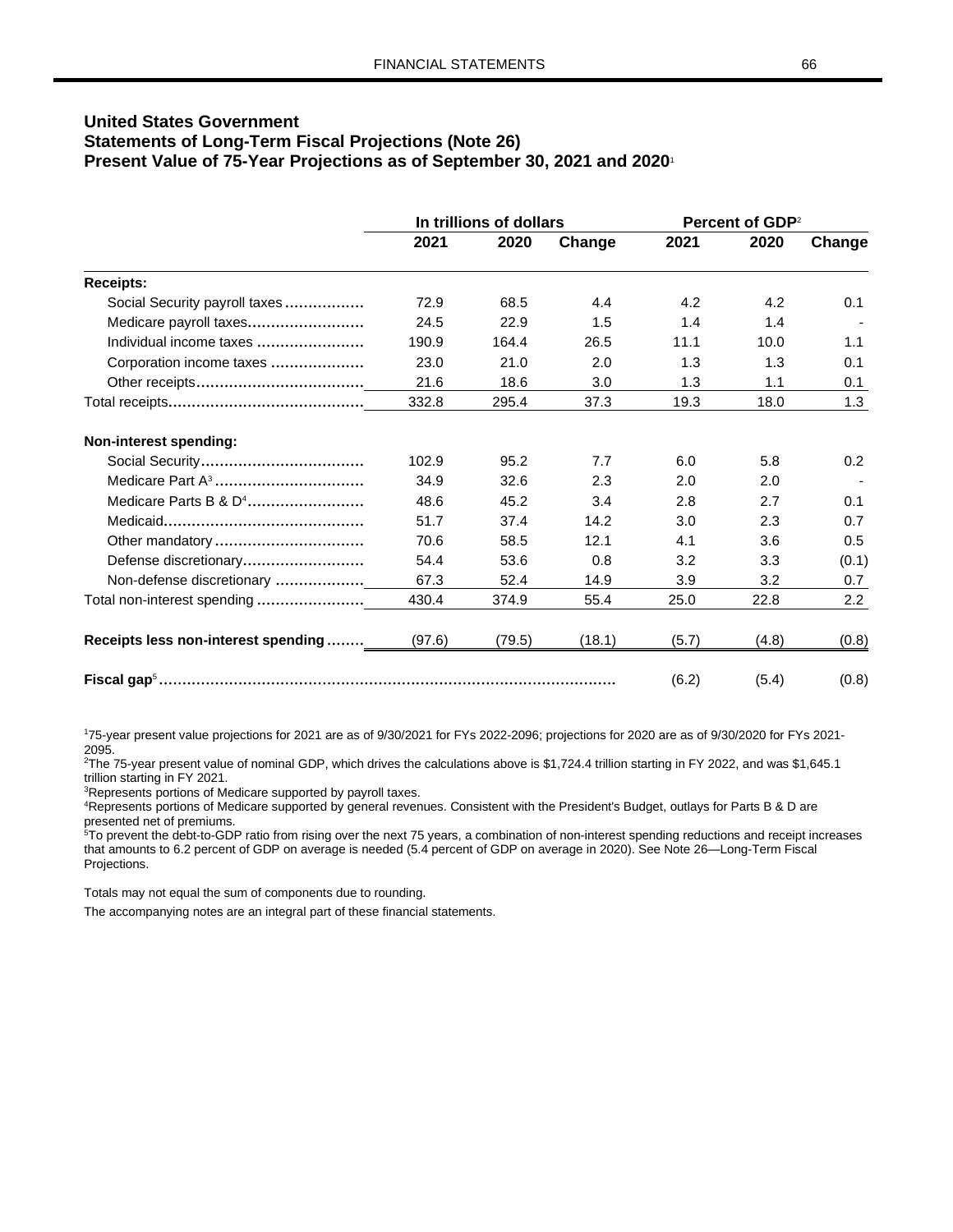### **United States Government Statements of Social Insurance (Note 25) Present Value of Long-Range (75 Years, except Black Lung) Actuarial Projections**

| (In trillions of dollars)                                                | 2021         | 2020       | 2019       | 2018       | 2017       |
|--------------------------------------------------------------------------|--------------|------------|------------|------------|------------|
| Federal Old-Age, Survivors and Disability Insurance (Social              |              |            |            |            |            |
| Security): <sup>11</sup>                                                 |              |            |            |            |            |
| Revenue (Contributions and Dedicated Taxes) from:                        |              |            |            |            |            |
| Participants who have attained eligibility age (age 62 and over)         | 1.8          | 1.7        | 1.5        | 1.5        | 1.4        |
| Participants who have not attained eligibility age                       | 37.5         | 35.2       | 33.6       | 31.6       | 30.2       |
|                                                                          | 39.3         | 37.0       | 35.3       | 31.8       | 30.5       |
|                                                                          | 78.6         | 73.9       | 70.4       | 64.9       | 62.1       |
| Expenditures for Scheduled Future Benefits for:                          |              |            |            |            |            |
| Participants who have attained eligibility age (age 62 and over)         | (19.8)       | (18.3)     | (16.9)     | (15.9)     | (14.7)     |
| Participants who have not attained eligibility age                       | (64.9)       | (59.8)     | (55.8)     | (52.2)     | (50.2)     |
|                                                                          | (16.6)       | (15.5)     | (14.5)     | (13.0)     | (12.6)     |
|                                                                          | (101.3)      | (93.6)     | (87.2)     | (81.1)     | (77.5)     |
| Present value of future expenditures in excess of future                 |              |            |            |            |            |
|                                                                          | $(22.7)^{1}$ | $(19.7)^2$ | $(16.8)^3$ | $(16.2)^4$ | $(15.4)^5$ |
| Federal Hospital Insurance (Medicare Part A): <sup>11</sup>              |              |            |            |            |            |
| Revenue (Contributions and Dedicated Taxes) from:                        |              |            |            |            |            |
| Participants who have attained eligibility age (age 65 and over)         | 0.7          | 0.6        | 0.6        | 0.5        | 0.5        |
| Participants who have not attained eligibility age                       | 13.0         | 12.5       | 12.0       | 11.3       | 10.6       |
|                                                                          | 13.0         | 12.5       | 11.8       | 11.0       | 10.6       |
|                                                                          | 26.7         | 25.6       | 24.4       | 22.8       | 21.7       |
| Expenditures for Scheduled Future Benefits for:                          |              |            |            |            |            |
| Participants who have attained eligibility age (age 65 and over)         | (6.2)        | (6.1)      | (5.3)      | (5.0)      | (4.5)      |
| Participants who have not attained eligibility age                       | (20.9)       | (20.1)     | (20.0)     | (18.6)     | (17.2)     |
|                                                                          | (4.6)        | (4.2)      | (4.5)      | (3.9)      | (3.5)      |
|                                                                          | (31.7)       | (30.4)     | (29.8)     | (27.5)     | (25.2)     |
| Present value of future expenditures in excess of future                 |              |            |            |            |            |
|                                                                          | $(5.0)^1$    | $(4.8)^2$  | $(5.4)^3$  | $(4.7)^4$  | $(3.5)^5$  |
| Federal Supplementary Medical Insurance (Medicare Part B): <sup>11</sup> |              |            |            |            |            |
| Revenue (Premiums) from:                                                 |              |            |            |            |            |
| Participants who have attained eligibility age (age 65 and over)         | 1.9          | 1.7        | 1.5        | 1.3        | 1.1        |
| Participants who have not attained eligibility age                       | 10.0         | 9.3        | 7.5        | 6.6        | 5.9        |
|                                                                          | 2.6          | 2.5        | 1.9        | 1.5        | 1.4        |
|                                                                          | 35.5         | 33.1       | 28.8       | 25.1       | 22.4       |
|                                                                          | 50.0         | 46.6       | 39.7       | 34.5       | 30.8       |
| Expenditures for Scheduled Future Benefits for:                          |              |            |            |            |            |
| Participants who have attained eligibility age (age 65 and over)         | (6.9)        | (6.2)      | (5.8)      | (5.2)      | (4.5)      |
| Participants who have not attained eligibility age                       | (34.1)       | (31.8)     | (27.3)     | (23.9)     | (21.4)     |
|                                                                          | (9.0)        |            |            |            |            |
|                                                                          |              | (8.6)      | (6.6)      | (5.4)      | (4.9)      |
|                                                                          | (50.0)       | (46.6)     | (39.7)     | (34.5)     | (30.8)     |
|                                                                          | (35.5)       | (33.1)     | (28.8)     | (25.1)     | (22.4)     |
| Present value of future expenditures in excess of future                 |              |            |            |            |            |
|                                                                          | $(35.5)^{1}$ | $(33.1)^2$ | $(28.8)^3$ | $(25.1)^4$ | $(22.4)^5$ |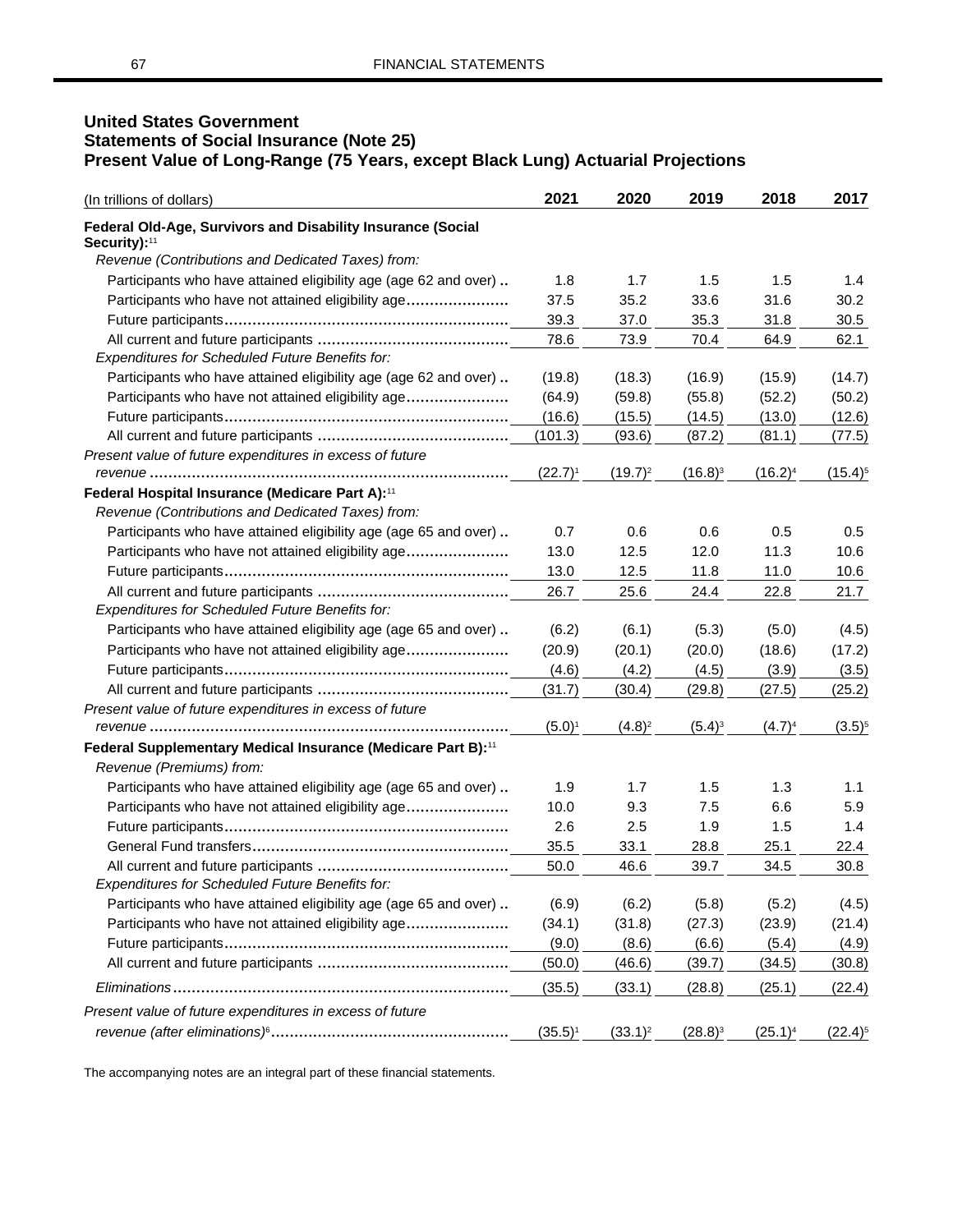### **United States Government Statements of Social Insurance (Note 25), continued Present Value of Long-Range (75 Years, except Black Lung) Actuarial Projections**

| (In trillions of dollars)                                                       | 2021      | 2020      | 2019      | 2018      | 2017      |
|---------------------------------------------------------------------------------|-----------|-----------|-----------|-----------|-----------|
| <b>Federal Supplementary Medical Insurance (Medicare Part D):</b> <sup>11</sup> |           |           |           |           |           |
| Revenue (Premiums and State Transfers) from:                                    |           |           |           |           |           |
| Participants who have attained eligibility age (age 65 and over)                | 0.3       | 0.3       | 0.2       | 0.3       | 0.3       |
| Participants who have not attained eligibility age                              | 2.0       | 2.0       | 2.1       | 2.1       | 2.1       |
|                                                                                 | 0.9       | 0.9       | 0.9       | 0.8       | 0.8       |
|                                                                                 | 7.7       | 7.8       | 8.0       | 7.9       | 7.6       |
|                                                                                 | 10.9      | 11.0      | 11.2      | 11.1      | 10.8      |
| Expenditures for Scheduled Future Benefits for:                                 |           |           |           |           |           |
| Participants who have attained eligibility age (age 65 and over)                | (1.1)     | (1.0)     | (1.0)     | (1.0)     | (1.0)     |
| Participants who have not attained eligibility age                              | (6.9)     | (7.0)     | (7.2)     | (7.2)     | (6.9)     |
|                                                                                 | (2.9)     | (3.0)     | (3.0)     | (2.9)     | (2.9)     |
|                                                                                 | (10.9)    | (11.0)    | (11.2)    | (11.1)    | (10.8)    |
|                                                                                 | (7.7)     | (7.8)     | (8.0)     | (7.9)     | (7.6)     |
| Present value of future expenditures in excess of future                        |           |           |           |           |           |
|                                                                                 | $(7.7)^1$ | $(7.8)^2$ | $(8.0)^3$ | $(7.9)^4$ | $(7.6)^5$ |
| Other:                                                                          |           |           |           |           |           |
| Present value of future expenditures in excess of future                        |           |           |           |           |           |
|                                                                                 | (0.1)     | (0.1)     | (0.1)     | (0.1)     | (0.1)     |
| Total present value of future expenditures in excess of future                  |           |           |           |           |           |
|                                                                                 | (71.0)    | (65.5)    | (59.1)    | (54.0)    | (49.0)    |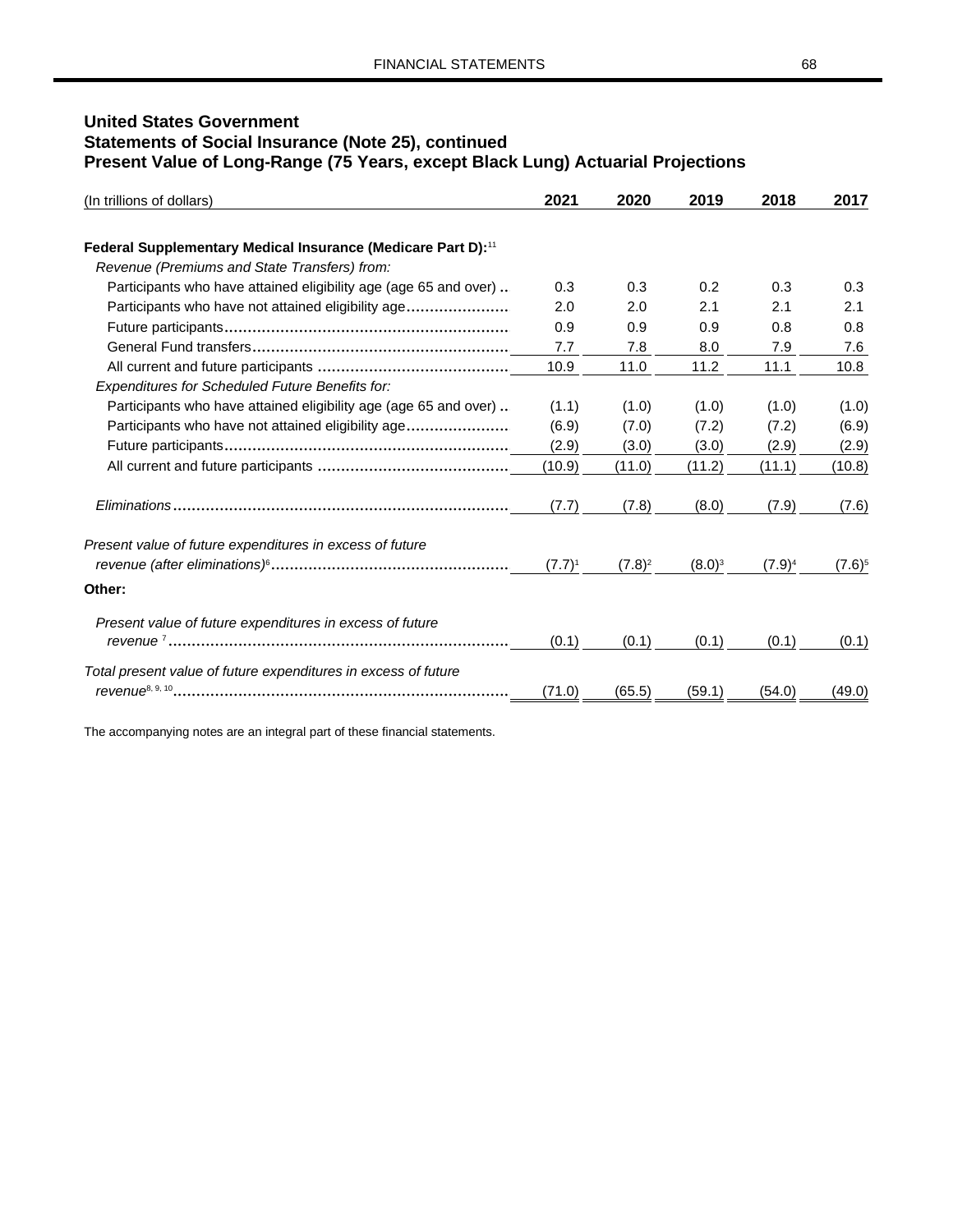### **United States Government**

#### **Statements of Social Insurance (Note 25), continued**

#### **Present Value of Long-Range (75 Years, except Black Lung) Actuarial Projections**

| (In trillions of dollars)                                  | 2021    | 2020    | 2019    | 2018    | 2017   |
|------------------------------------------------------------|---------|---------|---------|---------|--------|
| Social Insurance Summary <sup>11</sup>                     |         |         |         |         |        |
| Participants who have attained eligibility age:            |         |         |         |         |        |
| Revenue (e.g., contributions and dedicated taxes)          | 4.7     | 4.3     | 3.8     | 3.6     | 3.3    |
|                                                            | (34.0)  | (31.6)  | (29.1)  | (27.2)  | (24.8) |
| Present value of future expenditures in excess of          |         |         |         |         |        |
|                                                            | (29.3)  | (27.3)  | (25.3)  | (23.6)  | (21.5) |
| Participants who have not attained eligibility age:        |         |         |         |         |        |
| Revenue (e.g., contributions and dedicated taxes)          | 62.5    | 59.0    | 55.2    | 51.6    | 48.8   |
|                                                            | (126.8) | (118.7) | (110.3) | (101.9) | (95.7) |
| Present value of future expenditures in excess of          |         |         |         |         |        |
|                                                            | (64.3)  | (59.7)  | (55.1)  | (50.3)  | (46.9) |
| Closed-group - Total present value of future expenditures  |         |         |         |         |        |
|                                                            | (93.6)  | (87.0)  | (80.4)  | (73.9)  | (68.4) |
| Future participants:                                       |         |         |         |         |        |
| Revenue (e.g., contributions and dedicated taxes)          | 55.8    | 52.9    | 49.9    | 45.1    | 43.3   |
|                                                            | (33.2)  | (31.4)  | (28.6)  | (25.2)  | (23.9) |
| Present value of future revenue in excess of future        |         |         |         |         |        |
|                                                            | 22.6    | 21.5    | 21.3    | 19.9    | 19.4   |
| Open-group - Total present value of future expenditures in |         |         |         |         |        |
|                                                            | (71.0)  | (65.5)  | (59.1)  | (54.0)  | (49.0) |
|                                                            |         |         |         |         |        |

<sup>1</sup> The projection period for Social Security and Medicare is 1/1/2021 - 12/31/2095 and the valuation date is 1/1/2021.

<sup>2</sup> The projection period for Social Security and Medicare is 1/1/2020 - 12/31/2094 and the valuation date is 1/1/2020.

<sup>3</sup> The projection period for Social Security and Medicare is 1/1/2019 - 12/31/2093 and the valuation date is 1/1/2019.

<sup>4</sup> The projection period for Social Security and Medicare is 1/1/2018 - 12/31/2092 and the valuation date is 1/1/2018.

<sup>5</sup> The projection period for Social Security and Medicare is 1/1/2017 - 12/31/2091 and the valuation date is 1/1/2017.

These amounts represent the PV of the future transfers from the General Fund to the SMI Trust Funds. These future intra-governmental are included as income in both HHS's and the CMS's financial statements but, by accounting convention, are not income from the government-wide perspective of this report.

<sup>7</sup> Includes Railroad Retirement and Black Lung.

<sup>8</sup> These amounts do not include the PV of the financial interchange between the railroad retirement and social security systems, which is included as income in the Railroad Retirement Financial Report, but is not included from the government-wide perspective of this report (See discussion of RRB in the unaudited RSI section of this report).

<sup>9</sup> Does not include interest expense accruing on the outstanding debt of the BLDTF.

 $10$  For information on the projection periods and valuation dates for the Railroad Retirement and Black Lung programs, refer to the financial statements of RRB and DOL, respectively.

<sup>11</sup> Current participants for the Social Security and Medicare programs are assumed to be the "closed-group" of individuals who are at least 15 years of age at the start of the projection period, and are participating as either taxpayers, beneficiaries, or both. Amounts shown exclude General Fund transfers for Medicare's Parts B and D.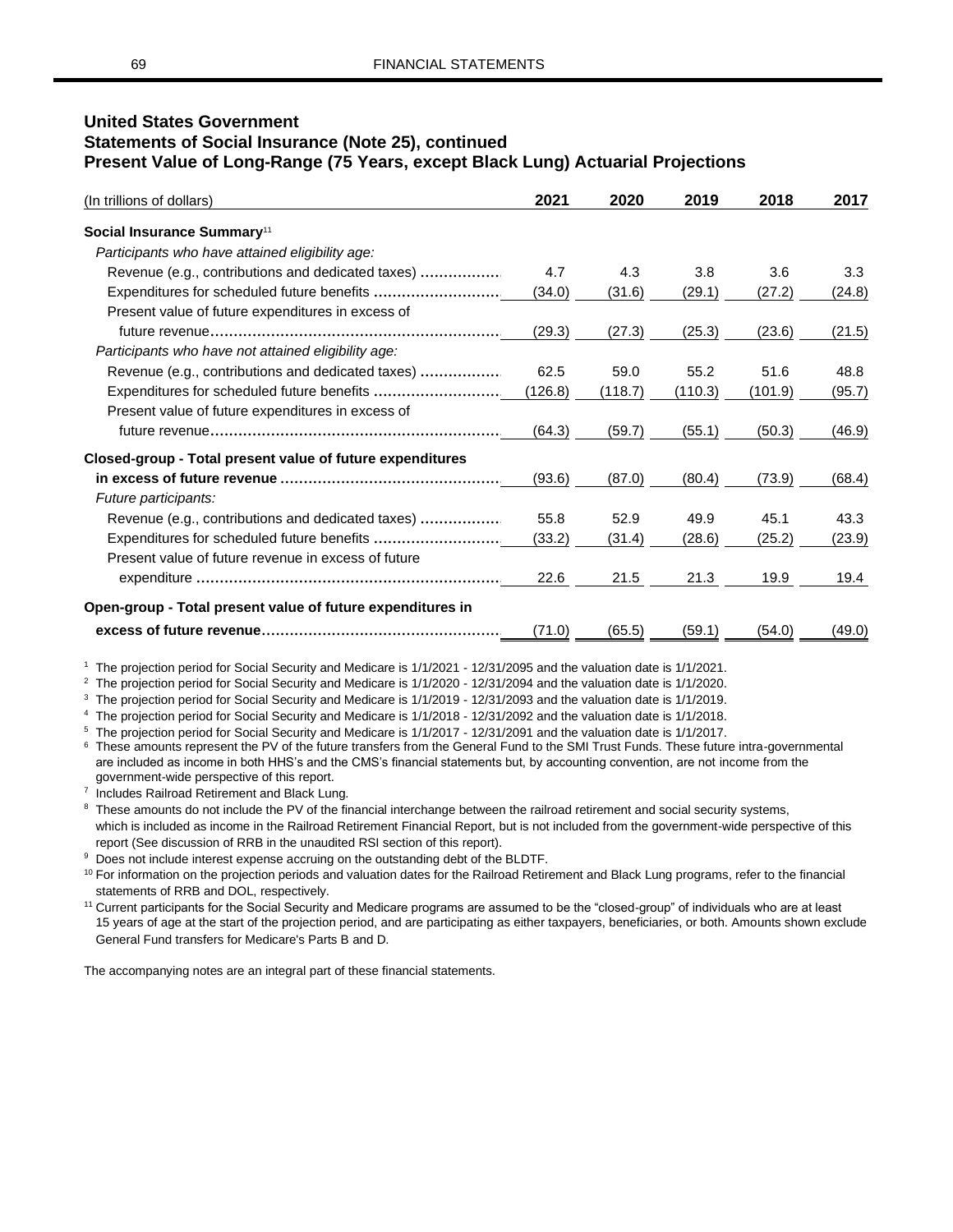#### **United States Government Statement of Changes in Social Insurance Amounts for the Year Ended September 30, 2021 (Note 25)**

| NPV of future revenue less future expenditures<br>for current and future participants (the "open group")<br>over the next 75 years, beginning of the year<br>(19.7)<br>(4.8)<br>(40.9)<br>(0.1)<br>(65.5)<br>(0.7)<br>(0.1)<br>(1.4)<br>(2.2)<br>Changes in demographic data, assumptions, and<br>0.7<br>0.2<br>0.6<br>1.5<br>Changes in economic data, assumptions, and<br>(1.2)<br>(1.2)<br>(0.1)<br>(0.1)<br>(0.2)<br>Changes in methodology and programmatic data<br>(1.2)<br>(1.2)<br>Changes in economic and other health care<br>(1.0)<br>(2.8)<br>(3.8)<br>0.2<br>1.4<br>1.6<br>(3.0)<br>(0.2)<br>(2.3)<br>(5.5)<br>(22.7)<br>(5.0)<br>(43.2)<br>(0.1)<br>(71.0) | (In trillions of dollars)                       | <b>Social</b><br><b>Security</b> <sup>1</sup> | <b>Medicare</b><br>$Hl^1$ | <b>Medicare</b><br><b>SMI</b> <sup>1</sup> | Other <sup>2</sup> | Total |
|--------------------------------------------------------------------------------------------------------------------------------------------------------------------------------------------------------------------------------------------------------------------------------------------------------------------------------------------------------------------------------------------------------------------------------------------------------------------------------------------------------------------------------------------------------------------------------------------------------------------------------------------------------------------------|-------------------------------------------------|-----------------------------------------------|---------------------------|--------------------------------------------|--------------------|-------|
|                                                                                                                                                                                                                                                                                                                                                                                                                                                                                                                                                                                                                                                                          |                                                 |                                               |                           |                                            |                    |       |
|                                                                                                                                                                                                                                                                                                                                                                                                                                                                                                                                                                                                                                                                          |                                                 |                                               |                           |                                            |                    |       |
|                                                                                                                                                                                                                                                                                                                                                                                                                                                                                                                                                                                                                                                                          |                                                 |                                               |                           |                                            |                    |       |
|                                                                                                                                                                                                                                                                                                                                                                                                                                                                                                                                                                                                                                                                          | Reasons for changes in the NPV during the year: |                                               |                           |                                            |                    |       |
|                                                                                                                                                                                                                                                                                                                                                                                                                                                                                                                                                                                                                                                                          |                                                 |                                               |                           |                                            |                    |       |
|                                                                                                                                                                                                                                                                                                                                                                                                                                                                                                                                                                                                                                                                          |                                                 |                                               |                           |                                            |                    |       |
|                                                                                                                                                                                                                                                                                                                                                                                                                                                                                                                                                                                                                                                                          |                                                 |                                               |                           |                                            |                    |       |
|                                                                                                                                                                                                                                                                                                                                                                                                                                                                                                                                                                                                                                                                          |                                                 |                                               |                           |                                            |                    |       |
|                                                                                                                                                                                                                                                                                                                                                                                                                                                                                                                                                                                                                                                                          |                                                 |                                               |                           |                                            |                    |       |
|                                                                                                                                                                                                                                                                                                                                                                                                                                                                                                                                                                                                                                                                          |                                                 |                                               |                           |                                            |                    |       |
|                                                                                                                                                                                                                                                                                                                                                                                                                                                                                                                                                                                                                                                                          |                                                 |                                               |                           |                                            |                    |       |
|                                                                                                                                                                                                                                                                                                                                                                                                                                                                                                                                                                                                                                                                          |                                                 |                                               |                           |                                            |                    |       |
|                                                                                                                                                                                                                                                                                                                                                                                                                                                                                                                                                                                                                                                                          |                                                 |                                               |                           |                                            |                    |       |
|                                                                                                                                                                                                                                                                                                                                                                                                                                                                                                                                                                                                                                                                          |                                                 |                                               |                           |                                            |                    |       |
|                                                                                                                                                                                                                                                                                                                                                                                                                                                                                                                                                                                                                                                                          |                                                 |                                               |                           |                                            |                    |       |
|                                                                                                                                                                                                                                                                                                                                                                                                                                                                                                                                                                                                                                                                          |                                                 |                                               |                           |                                            |                    |       |

<sup>1</sup> Amounts represent changes between valuation dates 1/1/2020 and 1/1/2021.

<sup>2</sup> Includes Railroad Retirement changes between valuation dates 10/1/2019 and 10/1/2020 and Black Lung changes between 9/30/2020 and 9/30/2021.